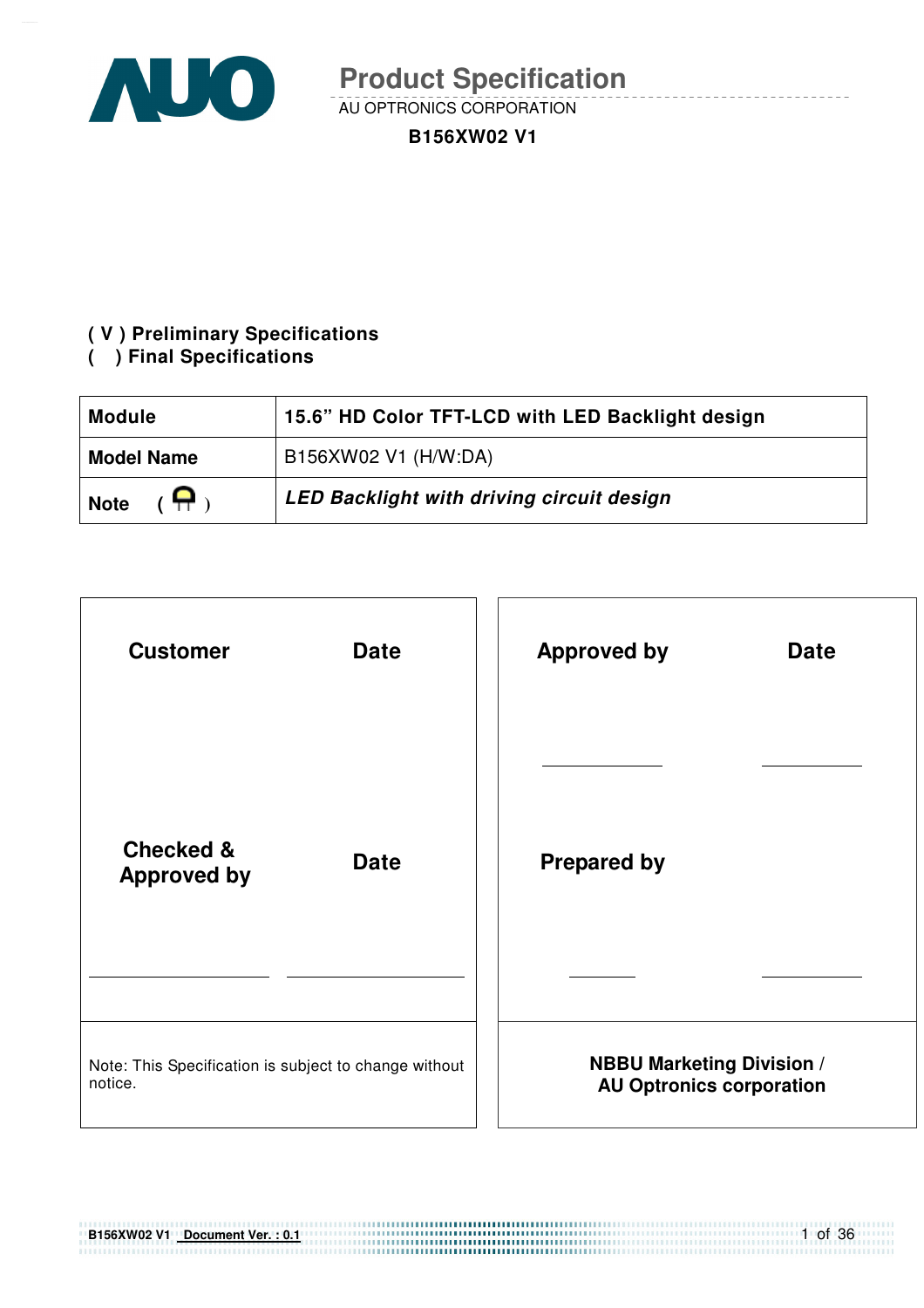

# **Contents**

| 10. Reliability |  |
|-----------------|--|
|                 |  |
|                 |  |
|                 |  |
|                 |  |
|                 |  |
|                 |  |
|                 |  |
|                 |  |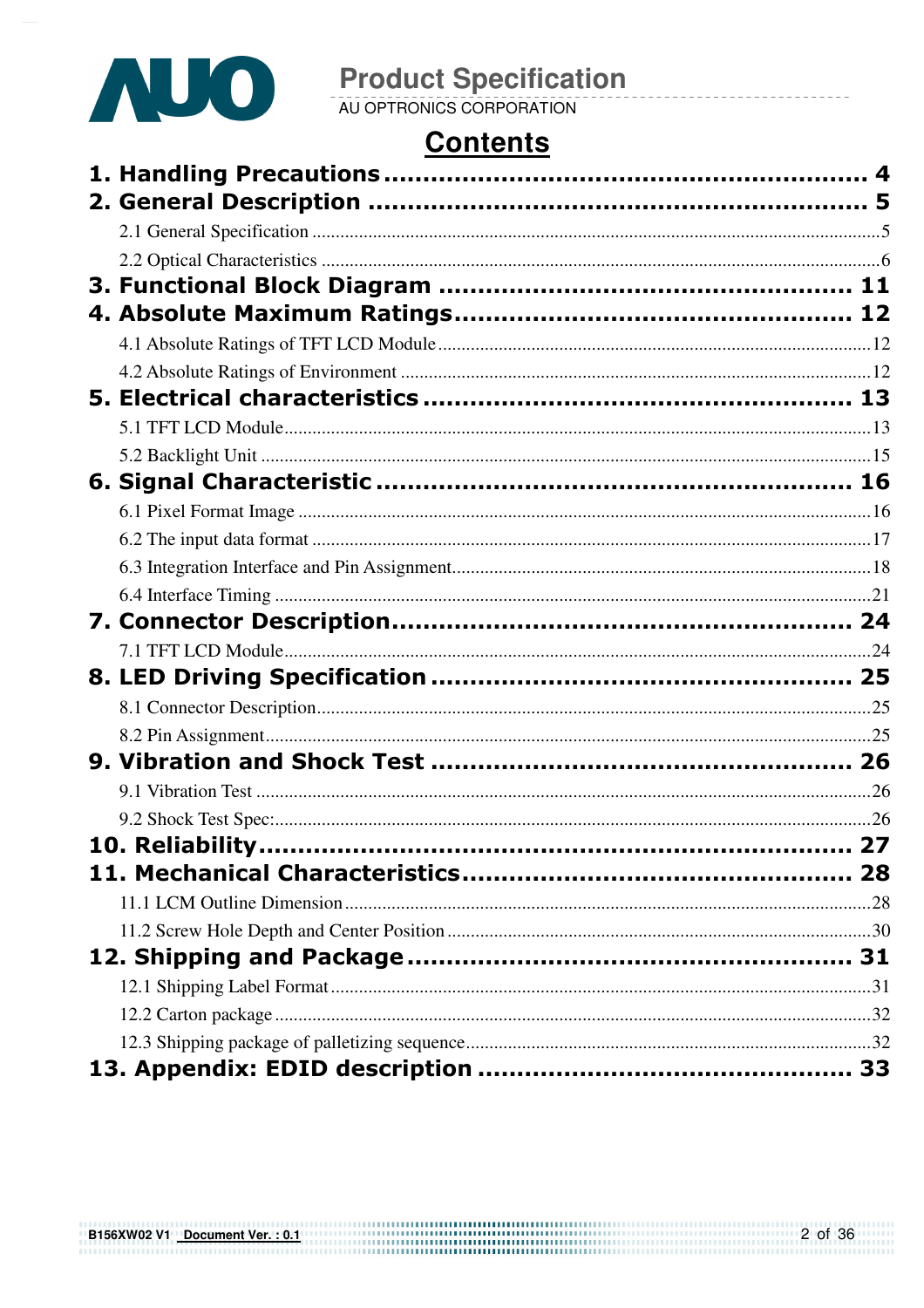

AU OPTRONICS CORPORATION

# **Record of Revision**

| <b>Version and Date</b><br>Page |            | Old description                   | <b>New Description</b> | Remar |
|---------------------------------|------------|-----------------------------------|------------------------|-------|
| 2008/10/16<br>10.1              | <b>AII</b> | <b>First Edition for Customer</b> |                        |       |
|                                 |            |                                   |                        |       |

| B156XW02 V1 Document Ver.: 0.1 |  |
|--------------------------------|--|
|                                |  |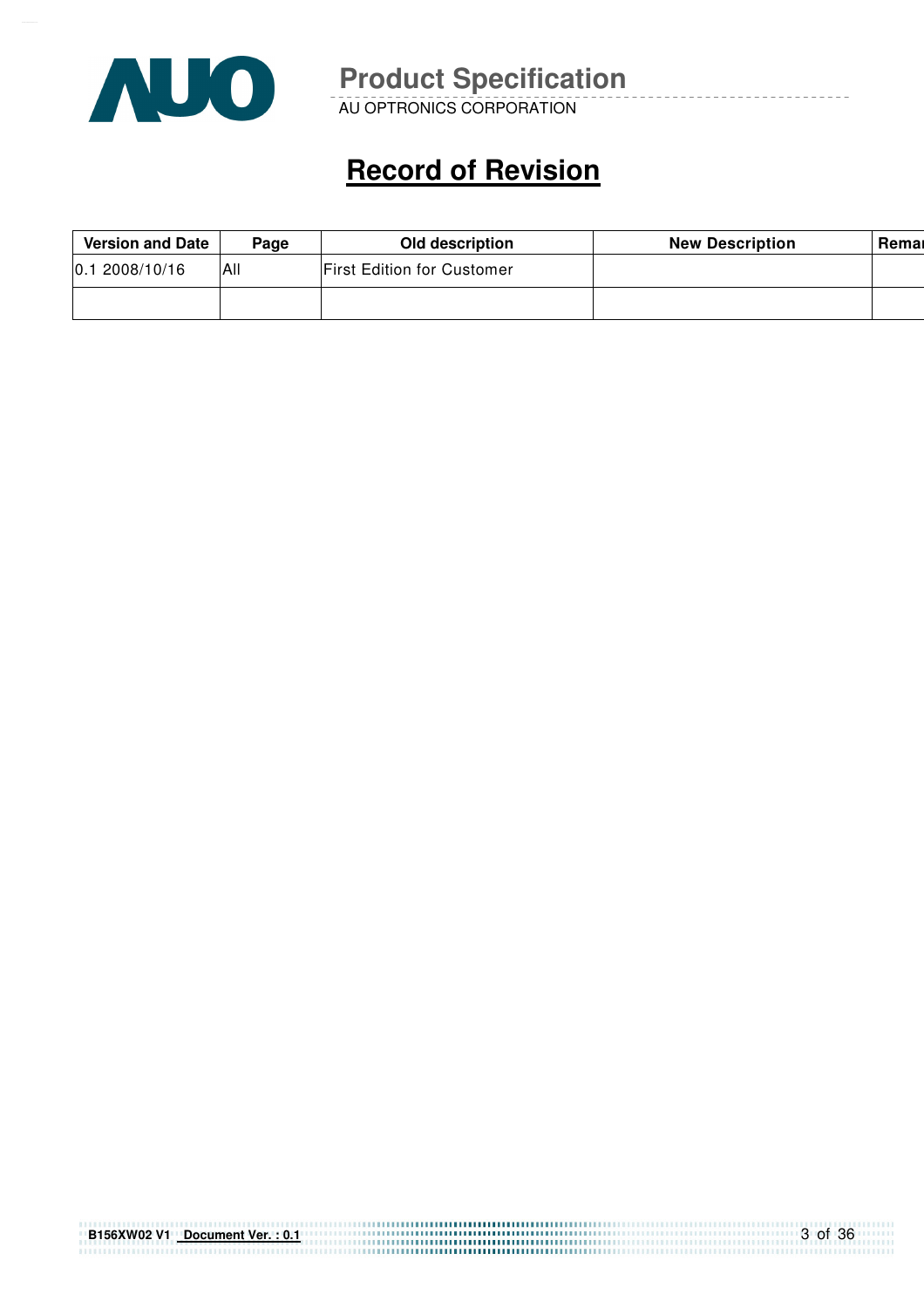

#### AU OPTRONICS CORPORATION

### **1. Handling Precautions**

- 1) Since front polarizer is easily damaged, pay attention not to scratch it.
- 2) Be sure to turn off power supply when inserting or disconnecting from input connector.
- 3) Wipe off water drop immediately. Long contact with water may cause discoloration or spots.
- 4) When the panel surface is soiled, wipe it with absorbent cotton or other soft cloth.
- 5) Since the panel is made of glass, it may break or crack if dropped or bumped on hard surface.
- 6) Since CMOS LSI is used in this module, take care of static electricity and insure human earth when handling.
- 7) Do not open nor modify the Module Assembly.
- 8) Do not press the reflector sheet at the back of the module to any directions.
- 9) At the insertion or removal of the Signal Interface Connector, be sure not to rotate nor tilt the Interface Connector of the TFT Module.
- 11) After installation of the TFT Module into an enclosure (Notebook PC Bezel, for example), do not twist nor bend the TFT Module even momentary. At designing the enclosure, it should be taken into consideration that no bending/twisting forces are applied to the TFT Module from outside. Otherwise the TFT Module may be damaged.
- 12) Small amount of materials having no flammability grade is used in the LCD module. The LCD module should be supplied by power complied with requirements of Limited Power Source (IEC60950 or UL1950), or be applied exemption.
- 13) Disconnecting power supply before handling LCD modules, it can prevent electric shock, DO NOT TOUCH the electrode parts, cables, connectors and LED circuit part of TFT module that a LED light bar build in as a light source of back light unit. It can prevent electrostic breakdown.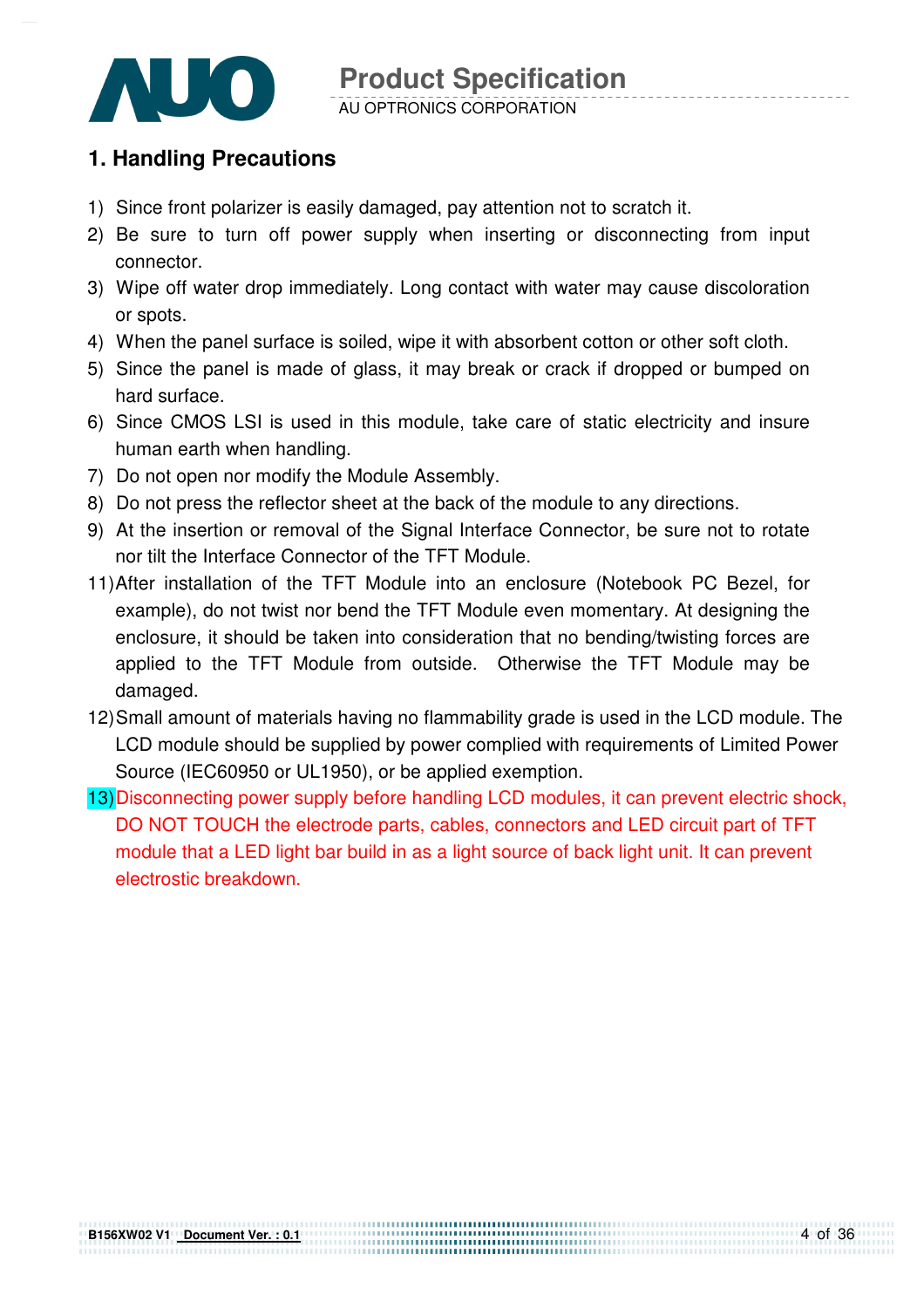

AU OPTRONICS CORPORATION

### **2. General Description**

B156XW02 is a Color Active Matrix Liquid Crystal Display composed of a TFT LCD panel, a driver circuit, and LED backlight system. The screen format is intended to support the HD (1366(H) x 768(V)) screen and 262k colors (RGB 6-bits data driver) with LED backlight driving circuit. All input signals are LVDS interface compatible.

B156XW02 V0 is designed for a display unit of notebook style personal computer and industrial machine.

## **2.1 General Specification**

The following items are characteristics summary on the table at 25  $\degree$ C condition:

| <b>Items</b>                                               | <b>Unit</b>                    |                                        |      | <b>Specifications</b> |      |
|------------------------------------------------------------|--------------------------------|----------------------------------------|------|-----------------------|------|
| Screen Diagonal                                            | [mm]                           | 391 (15.6W")                           |      |                       |      |
| <b>Active Area</b>                                         | [mm]                           | 344.2X193.5                            |      |                       |      |
| Pixels H x V                                               |                                | 1366x3(RGB) x 768                      |      |                       |      |
| <b>Pixel Pitch</b>                                         | [mm]                           | 0.252X0.252                            |      |                       |      |
| <b>Pixel Format</b>                                        |                                | R.G.B. Vertical Stripe                 |      |                       |      |
| Display Mode                                               |                                | Normally White                         |      |                       |      |
| White Luminance (ILED=20mA)<br>(Note: ILED is LED current) | $\lceil cd/m^2 \rceil$         | T.B.D.                                 |      |                       |      |
| <b>Luminance Uniformity</b>                                | 1.25 max. $(5 \text{ points})$ |                                        |      |                       |      |
| <b>Contrast Ratio</b>                                      |                                | 500 typ                                |      |                       |      |
| <b>Response Time</b>                                       | [ms]                           | 8 typ / 16 Max                         |      |                       |      |
| Nominal Input Voltage VDD                                  | [Volt]                         | $+3.3$ typ.                            |      |                       |      |
| <b>Power Consumption</b>                                   | [Watt]                         | 5.6 max. (Include Logic and Blu power) |      |                       |      |
| Weight                                                     | [Grams]                        | 450 max.                               |      |                       |      |
| Physical Size without inverter,                            | [mm]                           |                                        | Min. | Typ.                  | Max. |
| bracket.                                                   |                                | Length                                 |      |                       | 360  |
|                                                            |                                | Width                                  |      |                       | 210  |
|                                                            |                                | <b>Thickness</b>                       |      |                       | 5.5  |
| <b>Electrical Interface</b>                                |                                | 1 channel LVDS                         |      |                       |      |
| <b>Surface Treatment</b>                                   |                                | Anti Glare, Hardness 3H,               |      |                       |      |
| <b>Support Color</b>                                       |                                | 262K colors (RGB 6-bit)                |      |                       |      |

,,,,,,,,,,,,,,,,,,,,,,,,,,,,,,,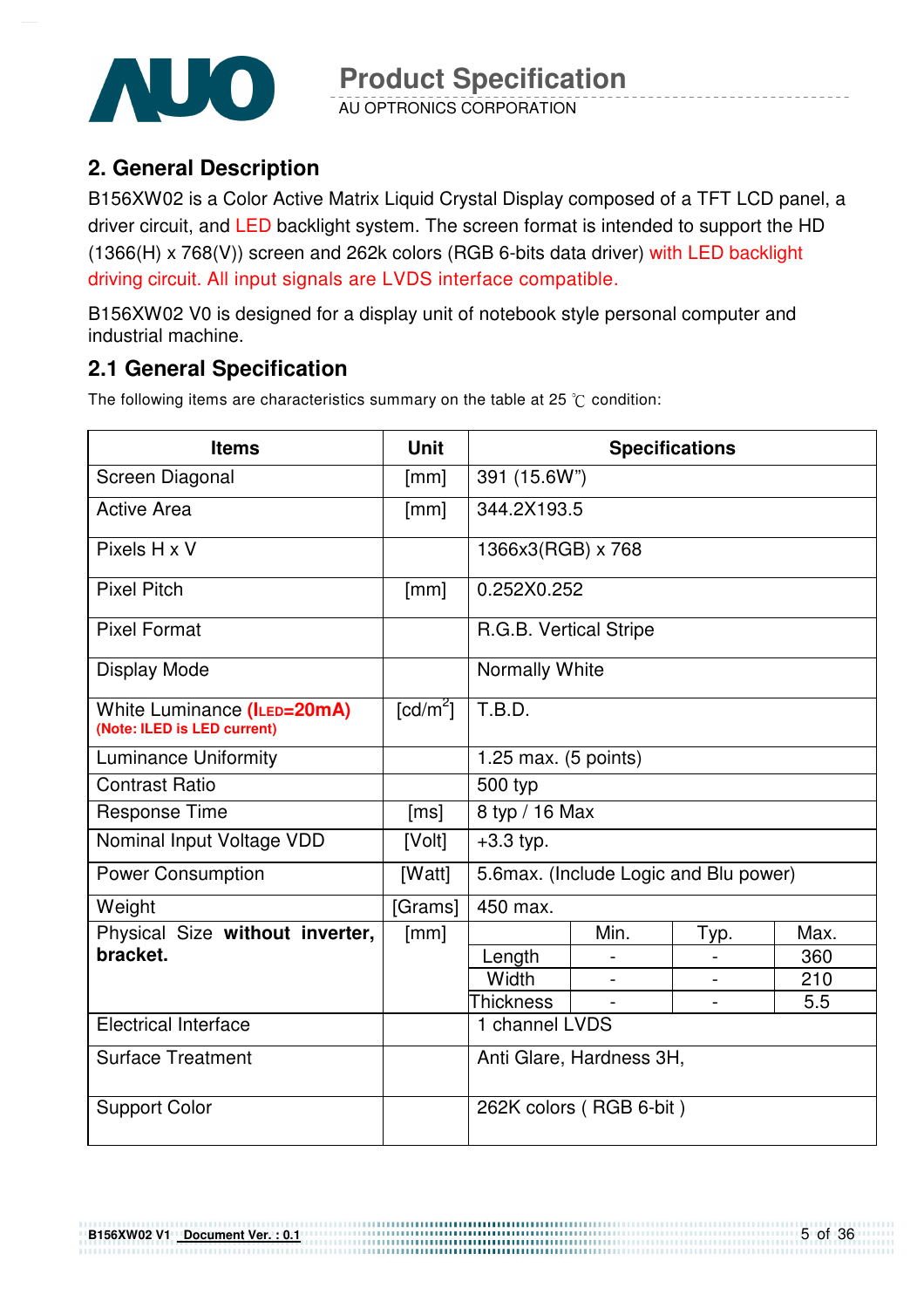

AU OPTRONICS CORPORATION

| Temperature Range       |                               |                        |
|-------------------------|-------------------------------|------------------------|
| Operating               | $\mathsf{I}^\circ\mathsf{Cl}$ | 0 to $+50$             |
| Storage (Non-Operating) | $\mathsf{I}^\circ\mathsf{Cl}$ | $-20$ to $+60$         |
| <b>RoHS Compliance</b>  |                               | <b>RoHS Compliance</b> |

# **2.2 Optical Characteristics**

The optical characteristics are measured under stable conditions at 25°C (Room Temperature) :

| Item                                  |              | <b>Symbol</b>          | <b>Conditions</b>            | Min.           | Typ.           | Max.           | <b>Unit</b>     | <b>Note</b>    |
|---------------------------------------|--------------|------------------------|------------------------------|----------------|----------------|----------------|-----------------|----------------|
| <b>White Luminance</b><br>$ILED=20mA$ |              |                        | 5 points average             |                | <b>T.B.D.</b>  |                | $\text{cd/m}^2$ | 1, 4, 5.       |
|                                       |              | $\theta$ R             | <b>Horizontal</b><br>(Right) | $\blacksquare$ | 45             |                |                 |                |
| <b>Viewing Angle</b>                  |              | $\theta$ L             | $CR = 10$<br>(Left)          | $\blacksquare$ | 45             |                | degree          |                |
|                                       |              | $\phi$ н               | <b>Vertical</b><br>(Upper)   | $\blacksquare$ | 15             |                |                 | 4, 9           |
|                                       |              | ψL                     | $CR = 10$<br>(Lower)         |                | 35             |                |                 |                |
| Luminance<br><b>Uniformity</b>        |              | $\delta$ <sub>5P</sub> | <b>5 Points</b>              |                | $\blacksquare$ | 1.25           |                 | 1, 3, 4        |
| Luminance<br><b>Uniformity</b>        |              | $\delta$ 13P           | <b>13 Points</b>             | ۰              | $\blacksquare$ | 1.65           |                 | 2, 3, 4        |
| <b>Contrast Ratio</b>                 |              | <b>CR</b>              |                              | $\blacksquare$ | <b>T.B.D.</b>  | $\blacksquare$ |                 | 4, 6           |
| <b>Cross talk</b>                     |              | $\%$                   |                              |                |                | <b>TBD</b>     |                 | 4, 7           |
|                                       |              | $T_r$                  | <b>Rising</b>                | $\blacksquare$ | <b>TBD</b>     |                |                 |                |
| <b>Response Time</b>                  |              | $T_{\rm f}$            | <b>Falling</b>               | $\blacksquare$ | <b>TBD</b>     | $\blacksquare$ | msec            | 4, 8           |
|                                       |              | $T_{\rm RT}$           | <b>Rising + Falling</b>      | $\blacksquare$ | 8              | 16             |                 |                |
|                                       | <b>Red</b>   | <b>Rx</b>              |                              |                | <b>TBD</b>     |                |                 |                |
|                                       |              | <b>Ry</b>              |                              |                | <b>TBD</b>     |                |                 |                |
|                                       | <b>Green</b> | Gx                     |                              |                | <b>TBD</b>     |                |                 |                |
| Color /<br><b>Chromaticity</b>        |              | Gy                     |                              |                | <b>TBD</b>     |                |                 |                |
| <b>Coodinates</b>                     |              | <b>Bx</b>              | <b>CIE 1931</b>              |                | <b>TBD</b>     |                |                 | $\overline{4}$ |
|                                       | <b>Blue</b>  | <b>By</b>              |                              |                | <b>TBD</b>     |                |                 |                |
|                                       |              | Wx                     |                              | 0.263          | 0.313          | 0.363          |                 |                |
|                                       | <b>White</b> | <b>Wy</b>              |                              | 0.279          | 0.329          | 0.379          |                 |                |
| <b>NTSC</b>                           |              | $\%$                   |                              |                | 60             |                |                 |                |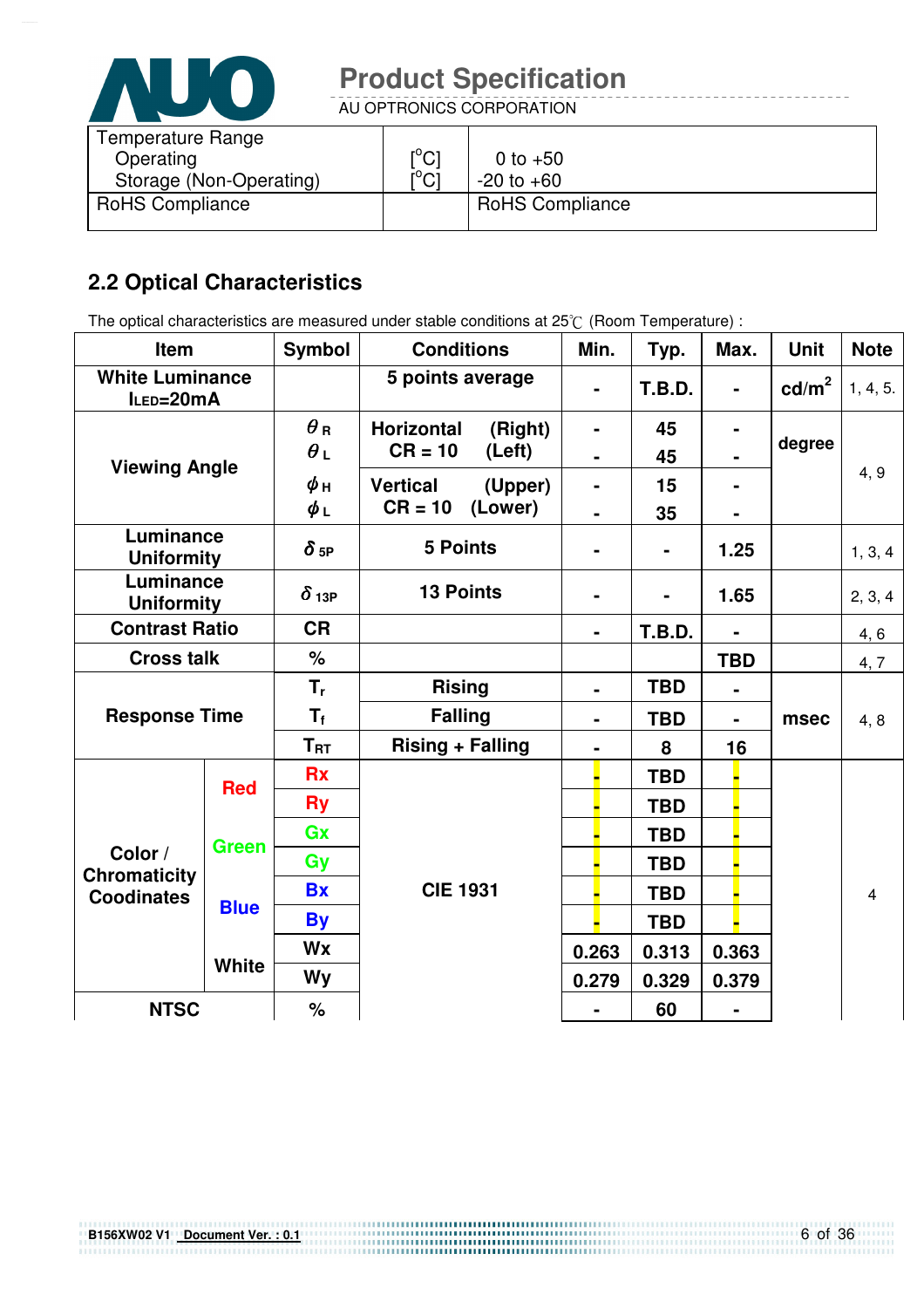

AU OPTRONICS CORPORATION

**Note 1**: 5 points position (Ref: Active area)



**Note 2**: 13 points position (Ref: Active area)



**Note 3**: The luminance uniformity of 5 or13 points is defined by dividing the maximum luminance values by the minimum test point luminance

| $\delta$ W <sub>5</sub> | Maximum Brightness of five points     |
|-------------------------|---------------------------------------|
|                         | Minimum Brightness of five points     |
|                         |                                       |
| $\delta$ W13            | Maximum Brightness of thirteen points |

#### **Note 4**: Measurement method

The LCD module should be stabilized at given temperature for 30 minutes to avoid abrupt temperature change during measuring. In order to stabilize the luminance, the measurement should be executed after lighting

..................................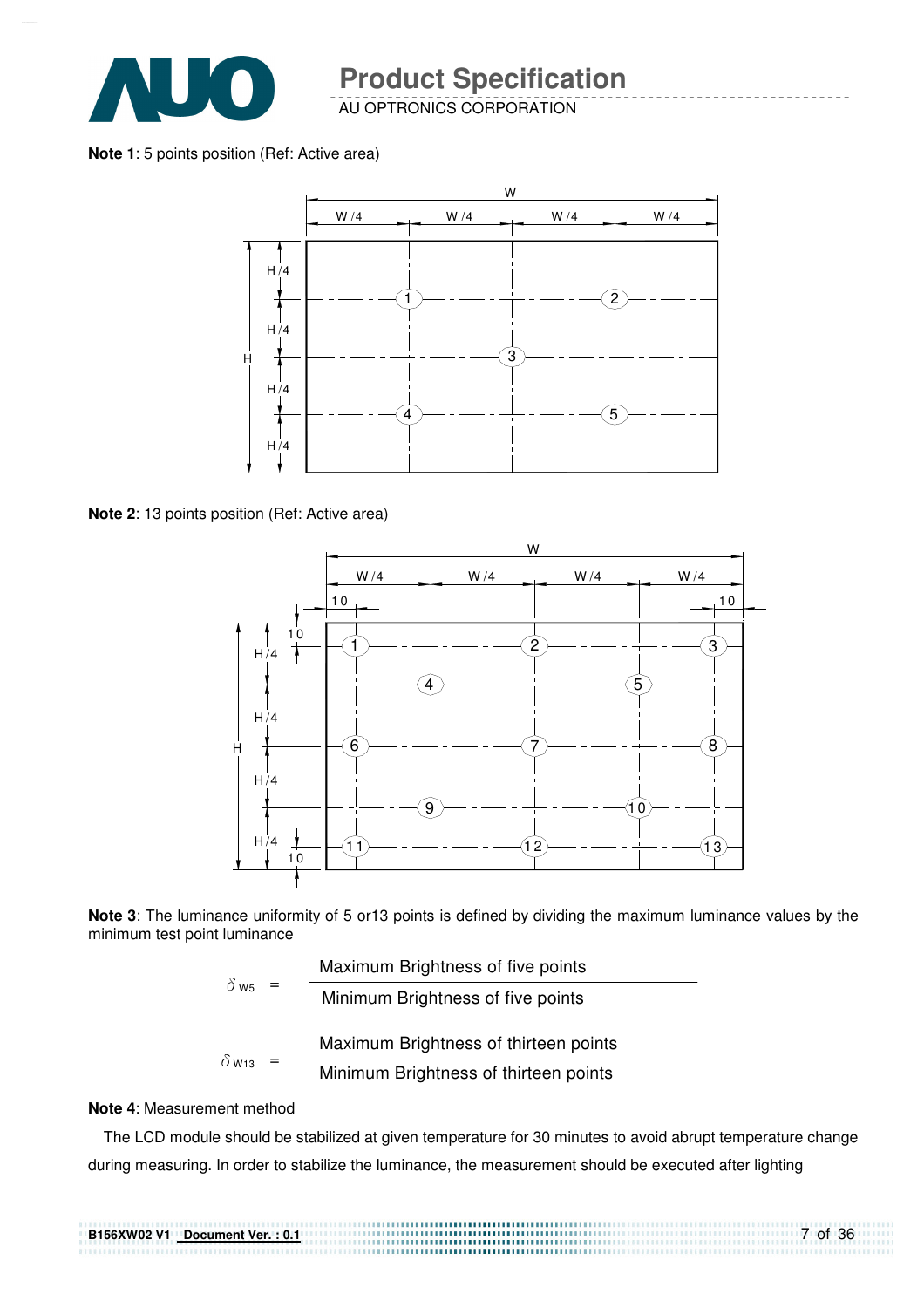

AU OPTRONICS CORPORATION

Backlight for 30 minutes in a stable, windless and dark room, and it should be measured in the center of screen.



Center of the screen

...........................

**Note 5** : Definition of Average Luminance of White (Y<sub>L</sub>):

Measure the luminance of gray level 63 at 5 points  $Y_L = [L (1) + L (2) + L (3) + L (4) + L (5)] / 5$ L (x) is corresponding to the luminance of the point X at Figure in Note (1).

**Note 6** : Definition of contrast ratio:

Contrast ratio is calculated with the following formula.

Contrast ratio  $(CR)$ = Brightness on the "White" state Brightness on the "Black" state

**Note 7** : Definition of Cross Talk (CT)

 $CT = |Y_B - Y_A| / Y_A \times 100$  (%)

Where

 $Y_A$  = Luminance of measured location without gray level 0 pattern (cd/m<sub>2</sub>)

 $Y_B =$  Luminance of measured location with gray level 0 pattern (cd/m2)

| <b>B156XW02 V1</b> | Document Ver.: 0.1 |
|--------------------|--------------------|
|                    |                    |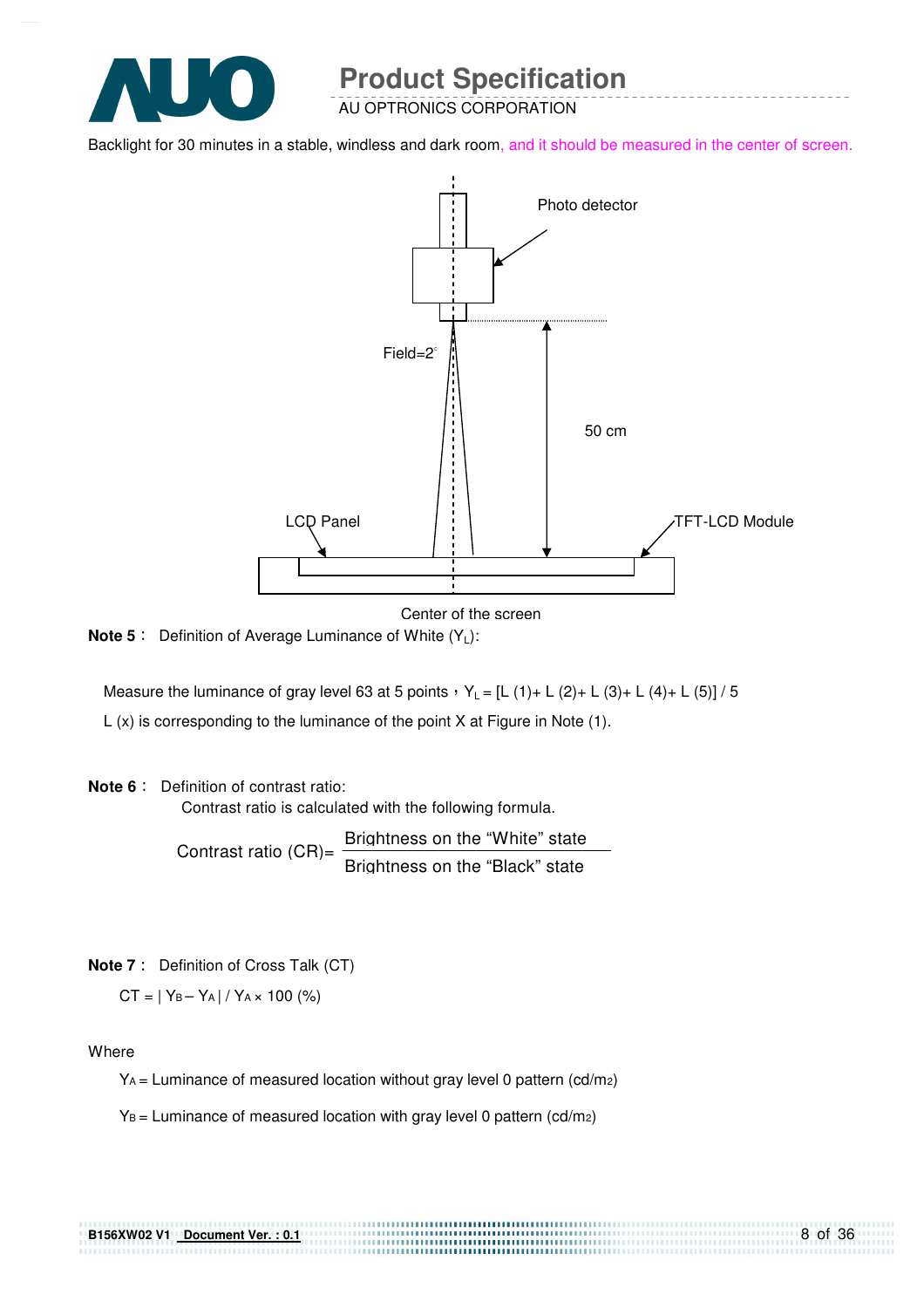

AU OPTRONICS CORPORATION



**Note 8**: Definition of response time:

The output signals of BM-7 or equivalent are measured when the input signals are changed from "Black" to "White" (falling time) and from "White" to "Black" (rising time), respectively. The response time interval between the 10% and 90% of amplitudes. Refer to figure as below.



,,,,,,,,,,,,,,,,,,,,,,,,,,,,,,,,,,,,,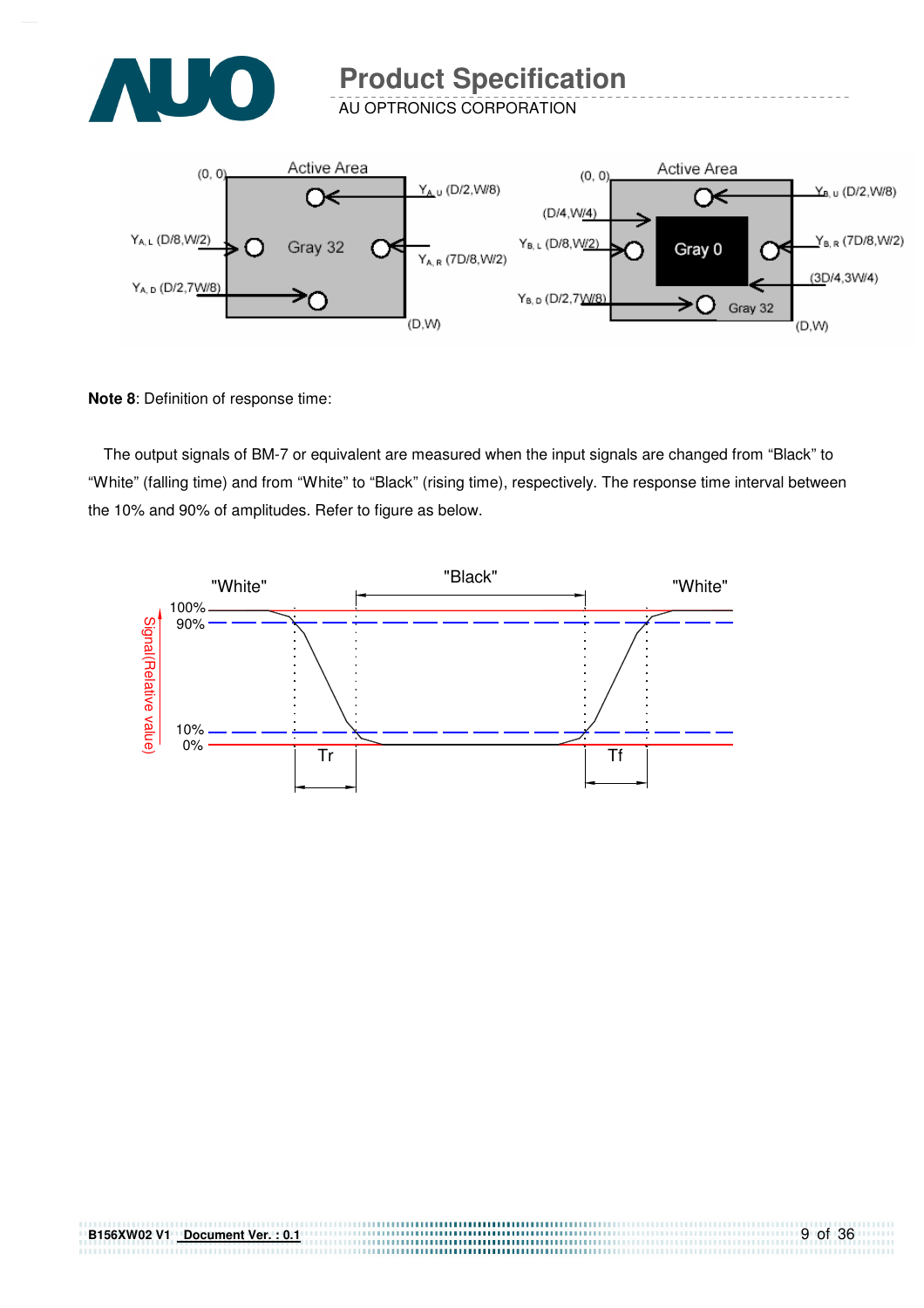

AU OPTRONICS CORPORATION

#### **Note 9**. Definition of viewing angle

Viewing angle is the measurement of contrast ratio  $\geq$  10, at the screen center, over a 180° horizontal and 180° vertical range (off-normal viewing angles). The 180° viewing angle range is broken down as follows; 90° (θ) horizontal left and right and 90° (Φ) vertical, high (up) and low (down). The measurement direction is typically perpendicular to the display surface with the screen rotated about its center to develop the desired measurement viewing angle.



,,,,,,,,,,,,,,,,,,,,,,,,,,,,,,,,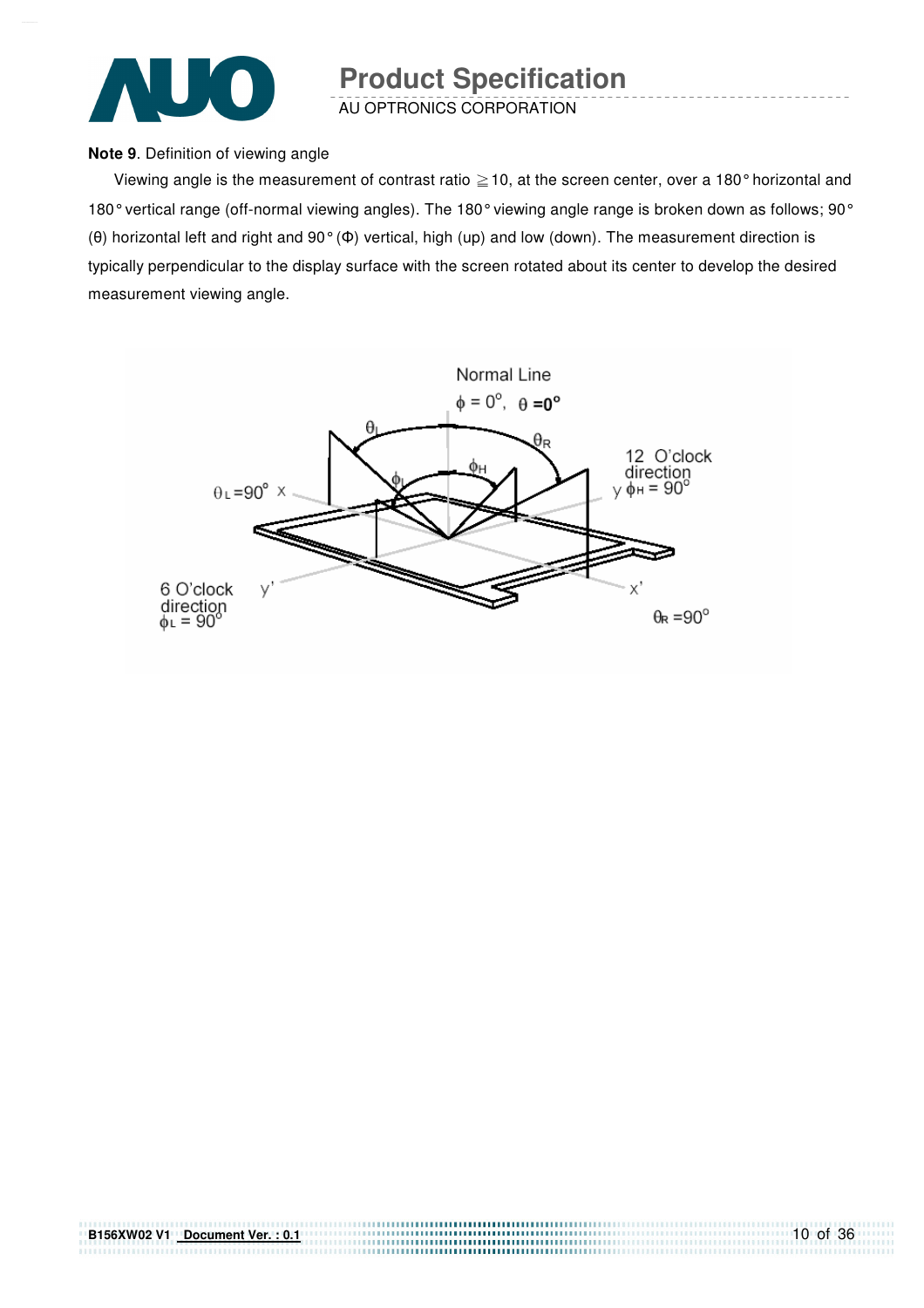

AU OPTRONICS CORPORATION

### **3. Functional Block Diagram**

The following diagram shows the functional block of the 15.6 inches wide Color TFT/LCD 40 Pin (One CH/connector Module)

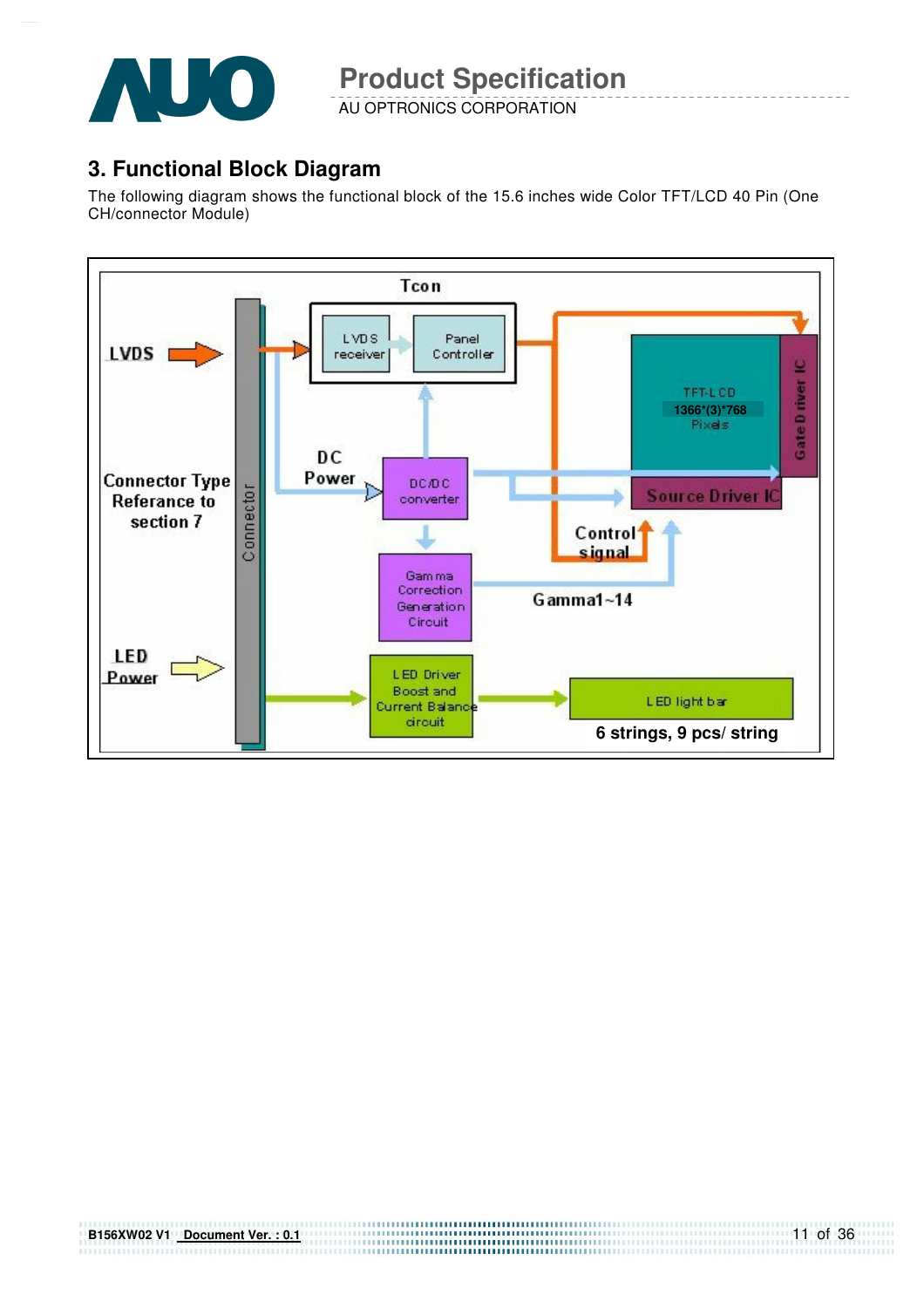

AU OPTRONICS CORPORATION

### **4. Absolute Maximum Ratings**

An absolute maximum rating of the module is as following:

#### **4.1 Absolute Ratings of TFT LCD Module**

| Item                    | Svmbol | Min    | <b>Max</b> | Unit   | <b>Conditions</b> |
|-------------------------|--------|--------|------------|--------|-------------------|
| Logic/LCD Drive Voltage | Vin    | $-0.3$ | +4.0       | [Volt] | Note $1,2$        |

### **4.2 Absolute Ratings of Environment**

| <b>Item</b>                  | Symbol     | Min   | Max   | Unit                                    | <b>Conditions</b> |
|------------------------------|------------|-------|-------|-----------------------------------------|-------------------|
| <b>Operating Temperature</b> | TOP        |       | $+50$ | [°C]                                    | Note 4            |
| <b>Operation Humidity</b>    | <b>HOP</b> | 10    | 90    | [%RH]                                   | Note 4            |
| Storage Temperature          | TST        | $-20$ | $+60$ | $\mathsf{I}^\circ\mathsf{C} \mathsf{I}$ | Note 4            |
| <b>Storage Humidity</b>      | HST        | 10    | 90    | [%RH]                                   | Note 4            |

Note 1: At Ta  $(25^{\circ}\text{C})$ 

Note 2: Permanent damage to the device may occur if exceed maximum values

Note 3: LED specification refer to section 5.2

#### **Note 4: For quality performance, please refer to AUO IIS (Incoming Inspection Standard)**.

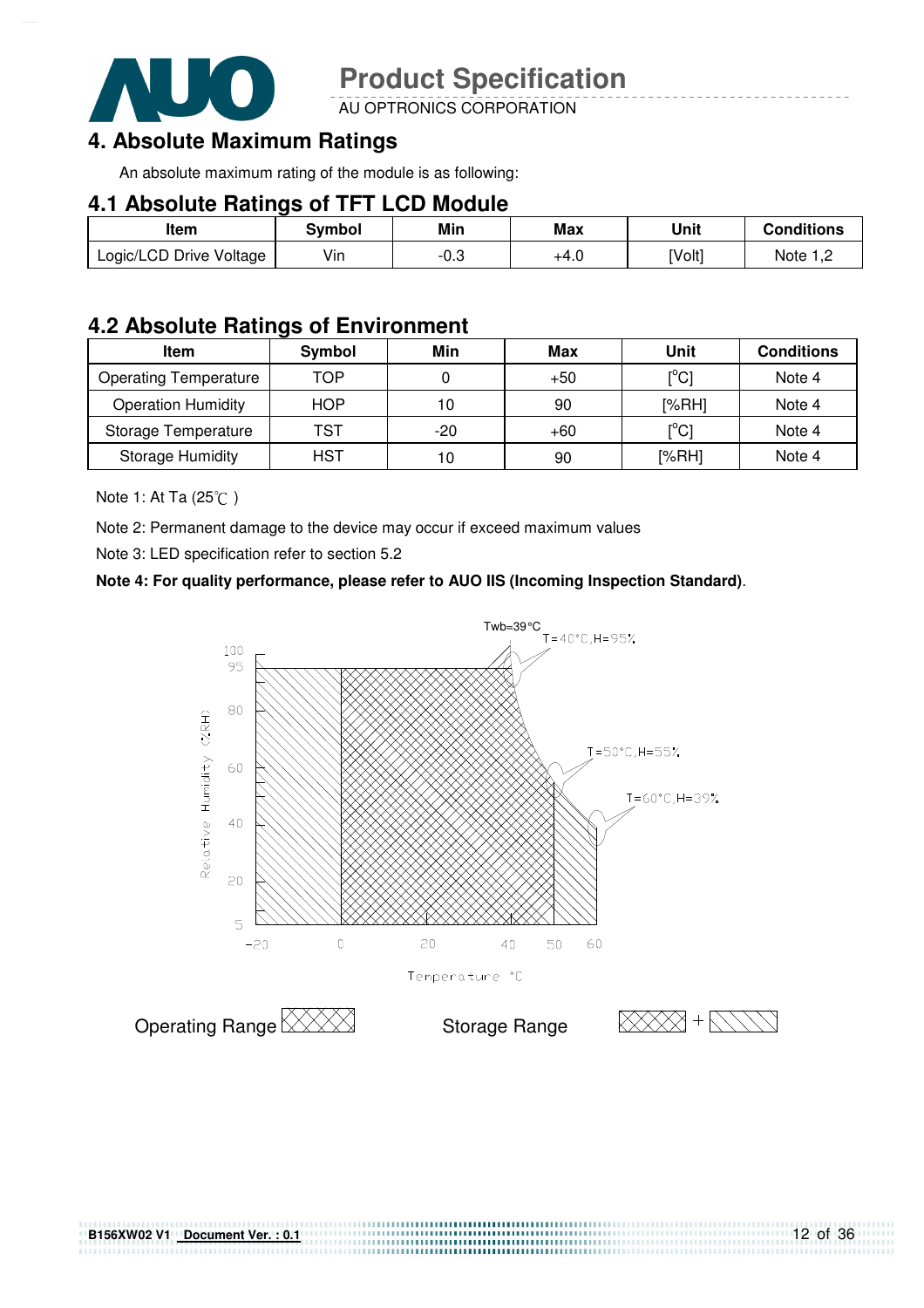AU OPTRONICS CORPORATION



### **5.1 TFT LCD Module**

#### **5.1.1 Power Specification**

Input power specifications are as follows;

The power specification are measured under  $25^{\circ}$ C and frame frenquency under 60Hz

| <b>Symble</b> | <b>Parameter</b>                                      | Min                      | Typ | <b>Max</b> | <b>Units</b>  | <b>Note</b> |
|---------------|-------------------------------------------------------|--------------------------|-----|------------|---------------|-------------|
| <b>VDD</b>    | Logic/LCD Drive<br>Voltage                            | 3.0                      | 3.3 | 3.6        | [Volt]        |             |
| <b>PDD</b>    | <b>VDD Power</b>                                      | $\overline{\phantom{0}}$ |     | 1.2        | [Watt]        | Note $1/2$  |
| <b>IDD</b>    | <b>IDD Current</b>                                    | $\overline{\phantom{a}}$ | 250 | 400        | [mA]          | Note $1/2$  |
| <b>IRush</b>  | Inrush Current                                        |                          |     | 1500       | [mA]          | Note 3      |
| <b>VDDrp</b>  | Allowable<br>Logic/LCD Drive<br><b>Ripple Voltage</b> | ٠                        |     | 100        | [mV]<br>$p-p$ |             |

Note 1 : Maximum Measurement Condition : Black Pattern

- Note 2 Typical Measurement Condition: Mosaic Pattern
- Note 3: Measure Condition



| B156XW02 V1 Document Ver.: 0.1 | 13 of 36 |
|--------------------------------|----------|
|                                |          |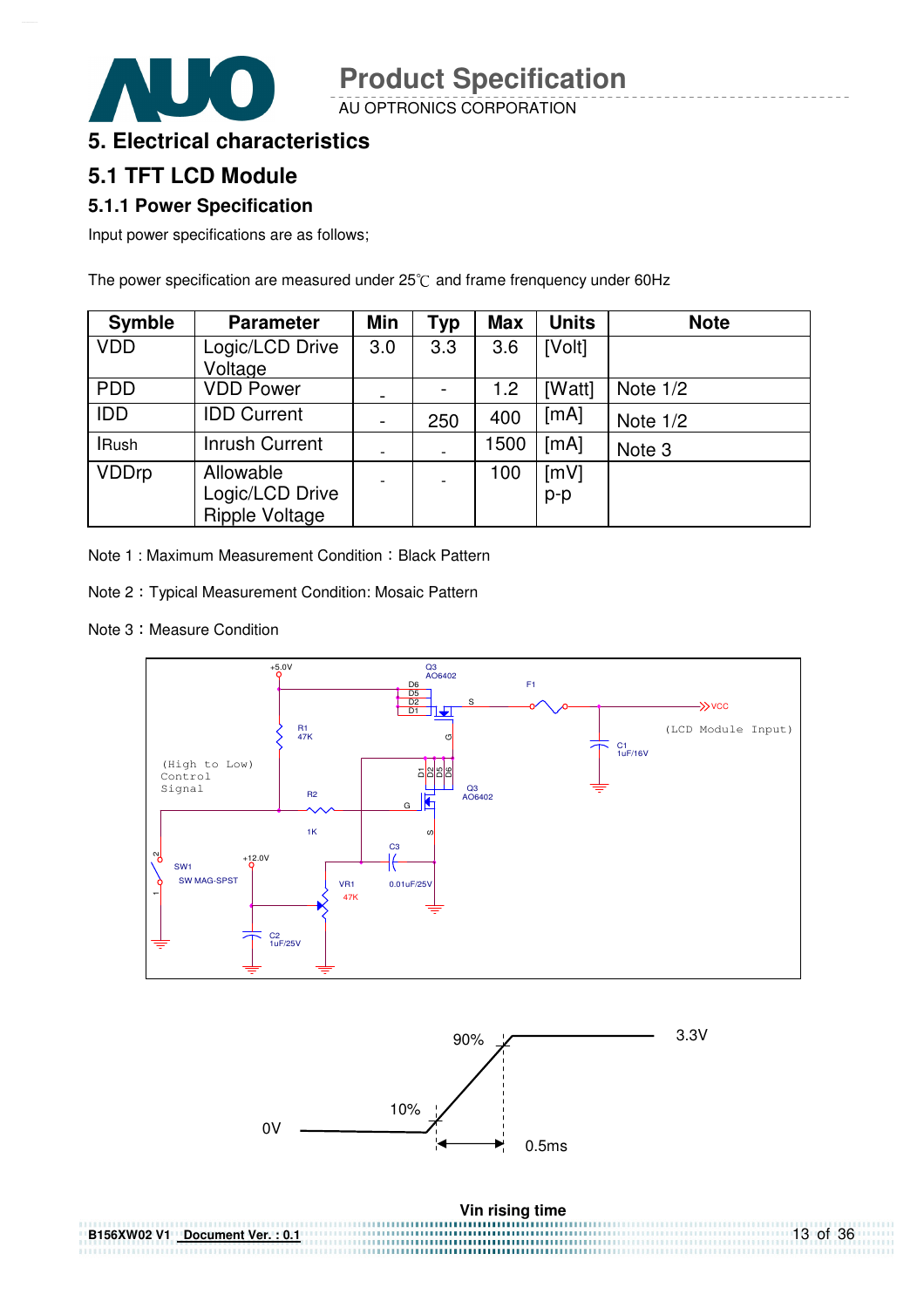

AU OPTRONICS CORPORATION

#### **5.1.2 Signal Electrical Characteristics**

Input signals shall be low or High-impedance state when VDD is off. It is recommended to refer the specifications of THC63LVDF84A (Thine Electronics Inc.) in detail.

Signal electrical characteristics are as follows;

| <b>Parameter</b> | <b>Condition</b>                                 | Min    | Max   | <b>Unit</b> |
|------------------|--------------------------------------------------|--------|-------|-------------|
| Vth              | Differential Input High<br>Threshold (Vcm=+1.2V) |        | 100   | [mV]        |
| Vtl              | Differential Input Low<br>Threshold (Vcm=+1.2V)  | $-100$ |       | [mV]        |
| Vcm              | Differential Input<br>Common Mode Voltage        | 1.125  | 1.375 | [V]         |

#### Note: LVDS Signal Waveform



,,,,,,,,,,,,,,,,,,,,,,,,,,,,,,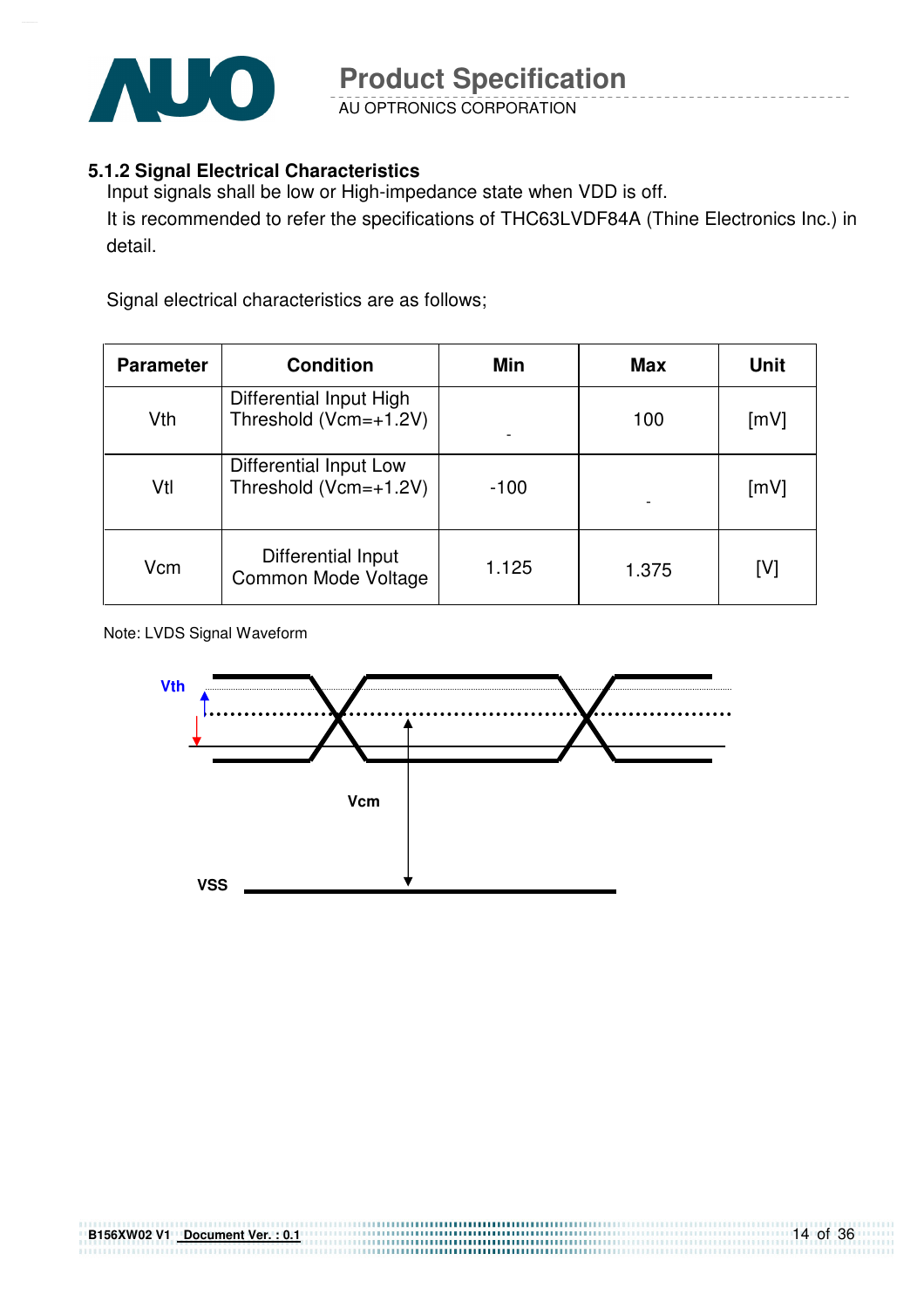

AU OPTRONICS CORPORATION

#### LED Parameter guideline for LED driving selection (Ref. Remark 1)

| <b>Parameter</b>                | <b>Symbol</b>    | Min    | <b>Typ</b> | <b>Max</b> | <b>Units</b> | <b>Condition</b>                  |
|---------------------------------|------------------|--------|------------|------------|--------------|-----------------------------------|
| <b>LED Forward Voltage</b>      | $V_F$            | 3.0    | 3.2        | 3.4        | [Volt]       | $(Ta=25^{\circ}C)$                |
| <b>LED Forward Current</b>      | ΙF               |        | 20         |            | [mA]         | $(Ta=25^{\circ}C)$                |
| <b>LED Power</b><br>consumption | $P_{LED}$        |        | 4.07       | 4.4        | [Watt]       | $(Ta=25^{\circ}C)$<br>Note 1      |
| <b>LED Life-Time</b>            | N/A              | 10,000 |            |            | Hour         | $(Ta=25^{\circ}C)$<br>$I_F=20$ mA |
|                                 |                  |        |            |            |              | Note 2                            |
| <b>Output PWM frequency</b>     | F <sub>PWM</sub> | 100    | 200        | 20K        | Hz           |                                   |
| Duty ratio                      |                  | 5      |            | 100        | $\%$         |                                   |

**Note 1:** Calculator value for reference IF×VF =P

**Note 2:** The LED life-time define as the estimated time to 50% degradation of initial luminous.

B156XW02 V1 Document Version: 0.1

15 of 36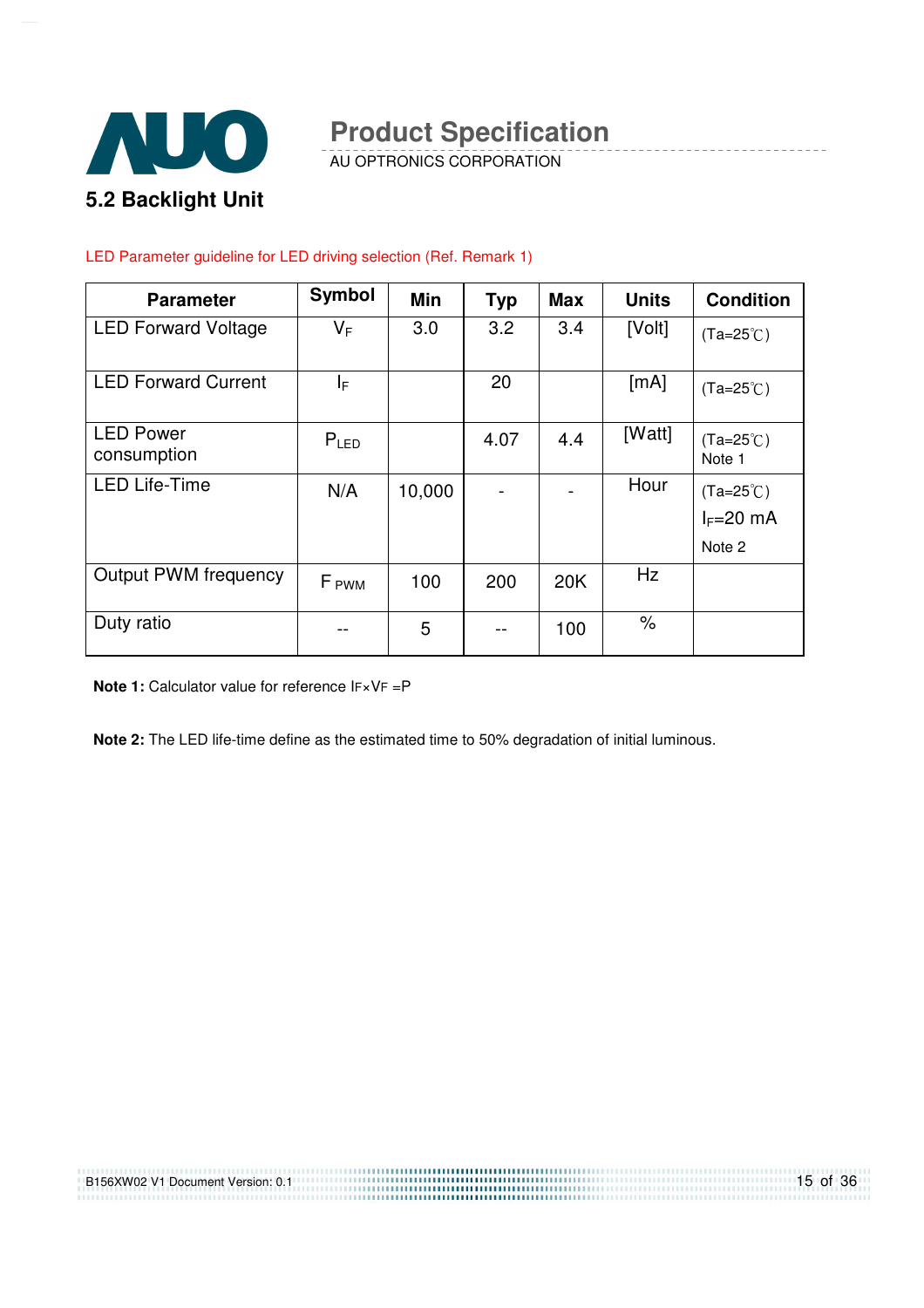

AU OPTRONICS CORPORATION **Product Specification** 

# **6. Signal Characteristic**

### **6.1 Pixel Format Image**

Following figure shows the relationship of the input signals and LCD pixel format.

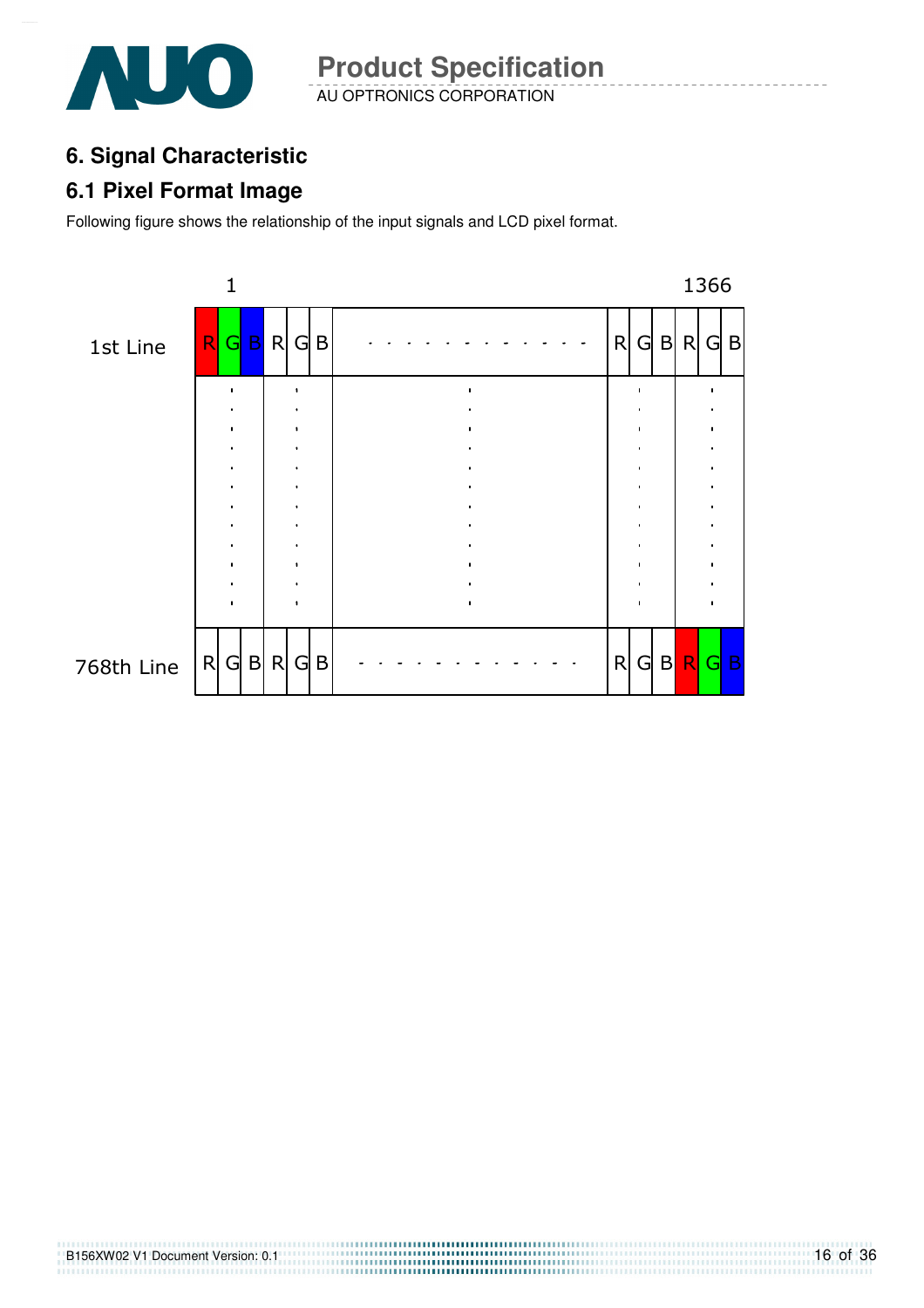

AU OPTRONICS CORPORATION

### **6.2 The input data format**



| <b>Signal Name</b>                                                                                       | <b>Description</b>                                                                                                                  |                                                                                                                                                 |
|----------------------------------------------------------------------------------------------------------|-------------------------------------------------------------------------------------------------------------------------------------|-------------------------------------------------------------------------------------------------------------------------------------------------|
| R <sub>5</sub><br>R <sub>4</sub><br>R <sub>3</sub><br>R <sub>2</sub><br>R1<br>R <sub>0</sub>             | Red Data 5 (MSB)<br>Red Data 4<br>Red Data 3<br>Red Data 2<br>Red Data 1<br>Red Data 0 (LSB)<br>Red-pixel Data                      | Red-pixel Data<br>Each red pixel's brightness data consists of<br>these 6 bits pixel data.                                                      |
| G <sub>5</sub><br>G <sub>4</sub><br>G <sub>3</sub><br>G <sub>2</sub><br>G <sub>1</sub><br>G <sub>0</sub> | Green Data 5 (MSB)<br>Green Data 4<br>Green Data 3<br>Green Data 2<br>Green Data 1<br>Green Data 0 (LSB)<br>Green-pixel Data        | Green-pixel Data<br>Each green pixel's brightness data consists of<br>these 6 bits pixel data.                                                  |
| <b>B5</b><br><b>B4</b><br>B <sub>3</sub><br><b>B2</b><br>B1<br>B <sub>0</sub>                            | Blue Data 5 (MSB)<br>Blue Data 4<br>Blue Data 3<br>Blue Data 2<br><b>Blue Data 1</b><br>Blue Data 0 (LSB)<br><b>Blue-pixel Data</b> | <b>Blue-pixel Data</b><br>Each blue pixel's brightness data consists of<br>these 6 bits pixel data.                                             |
| <b>RxCLKIN</b>                                                                                           | Data Clock                                                                                                                          | The signal is used to strobe the pixel data and<br>DE signals. All pixel data shall be valid at the<br>falling edge when the DE signal is high. |
| DE                                                                                                       | <b>Display Timing</b>                                                                                                               | This signal is strobed at the falling edge of<br>RxCLKIN. When the signal is high, the pixel<br>data shall be valid to be displayed.            |
| VS                                                                                                       | <b>Vertical Sync</b>                                                                                                                | The signal is synchronized to RxCLKIN.                                                                                                          |
| <b>HS</b>                                                                                                | <b>Horizontal Sync</b>                                                                                                              | The signal is synchronized to RxCLKIN.                                                                                                          |

Note: Output signals from any system shall be low or High-impedance state when VDD is off.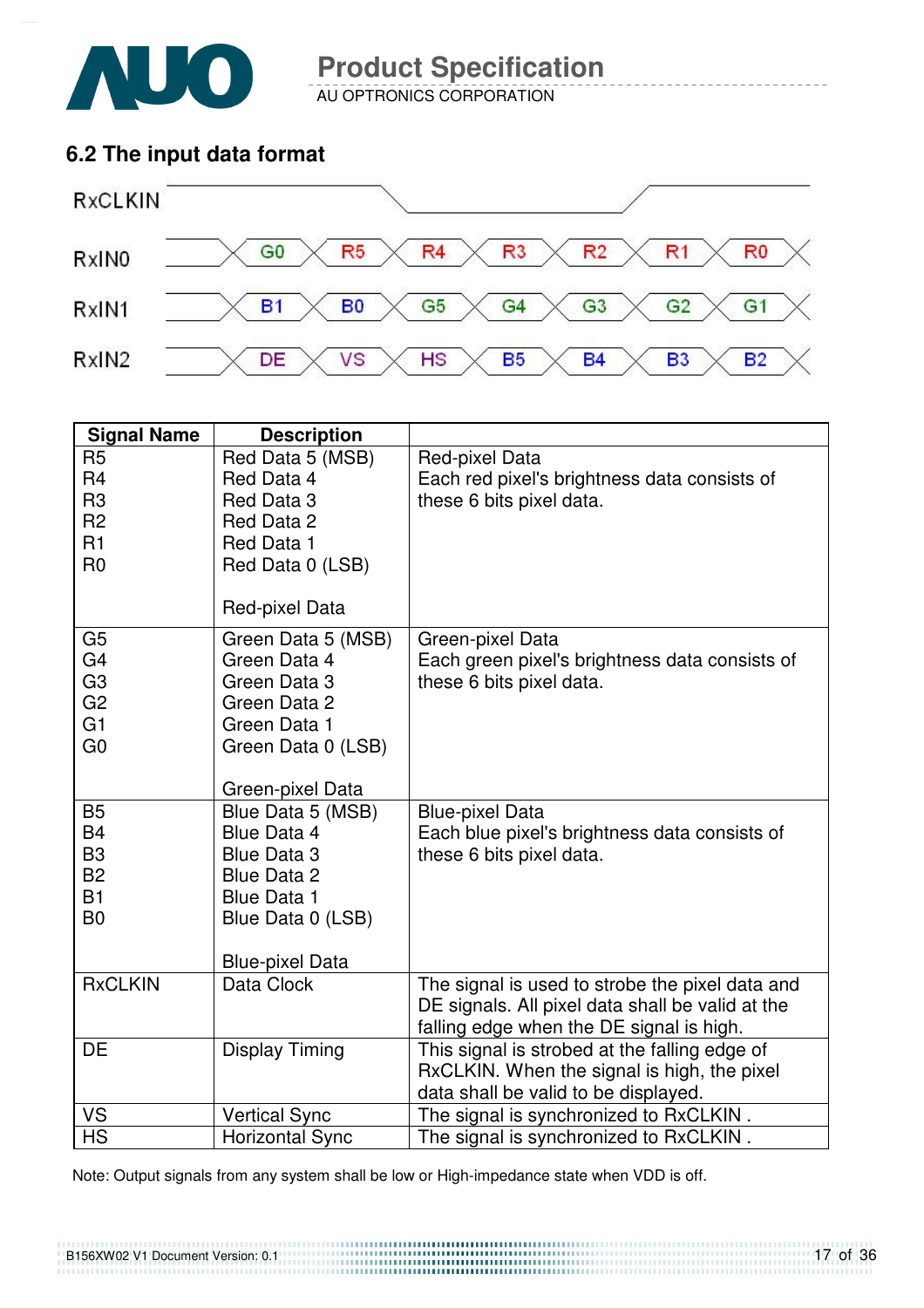

AU OPTRONICS CORPORATION

# **6.3 Integration Interface and Pin Assignment**

LVDS is a differential signal technology for LCD interface and high speed data transfer device.

| Pin            | Signal             | <b>Description</b>                            |
|----------------|--------------------|-----------------------------------------------|
| 1              | <b>NC</b>          | No Connection (Reserve)                       |
| $\overline{c}$ | <b>AVDD</b>        | PowerSupply, 3.3V(typical)                    |
| 3              | <b>AVDD</b>        | PowerSupply, 3.3V(typical)                    |
| 4              | <b>DVDD</b>        | DDC 3.3Vpower                                 |
| 5              | <b>NC</b>          | No Connection (Reserve)                       |
| 6              | <b>SCL</b>         | <b>DDCClock</b>                               |
| 7              | <b>SDA</b>         | <b>DDCData</b>                                |
| 8              | Rin0-              | -LVDSdifferential data input(R0-R5,G0)        |
| 9              | $Rin0+$            | +LVDSdifferential data input(R0-R5,G0)        |
| 10             | <b>GND</b>         | Ground                                        |
| 11             | Rin1-              | -LVDSdifferential data input(G1-G5,B0-B1)     |
| 12             | $Rin1+$            | +LVDSdifferential data input(G1-G5,B0-B1)     |
| 13             | <b>GND</b>         | Ground                                        |
| 14             | Rin <sub>2</sub> - | -LVDSdifferential data input(B2-B5,HS,VS,DE)  |
| 15             | $Rin2+$            | +LVDSdifferential data input(B2-B5,HS, VS,DE) |
| 16             | <b>GND</b>         | Ground                                        |
| 17             | CIkIN-             | -LVDSdifferential clock input                 |
| 18             | CIkIN+             | +LVDSdifferential clock input                 |
| 19             | <b>GND</b>         | Ground                                        |
| 20             | <b>NC</b>          | No Connection (Reserve)                       |
| 21             | <b>NC</b>          | No Connection (Reserve)                       |
| 22             | <b>GND</b>         | Ground                                        |
| 23             | <b>NC</b>          | No Connection (Reserve)                       |
| 24             | <b>NC</b>          | No Connection (Reserve)                       |
| 25             | <b>GND</b>         | Ground-Shield                                 |
| 26             | <b>NC</b>          | No Connection (Reserve)                       |
| 27             | NC                 | No Connection (Reserve)                       |
| 28             | <b>GND</b>         | Ground-Shield                                 |
| 29             | NC                 | No Connection (Reserve)                       |
| 30             | <b>NC</b>          | No Connection (Reserve)                       |
| 31             | VLED_GND           | <b>LED Ground</b>                             |
| 32             | <b>VLED GND</b>    | <b>LED Ground</b>                             |
| 33             | VLED_GND           | <b>LED Ground</b>                             |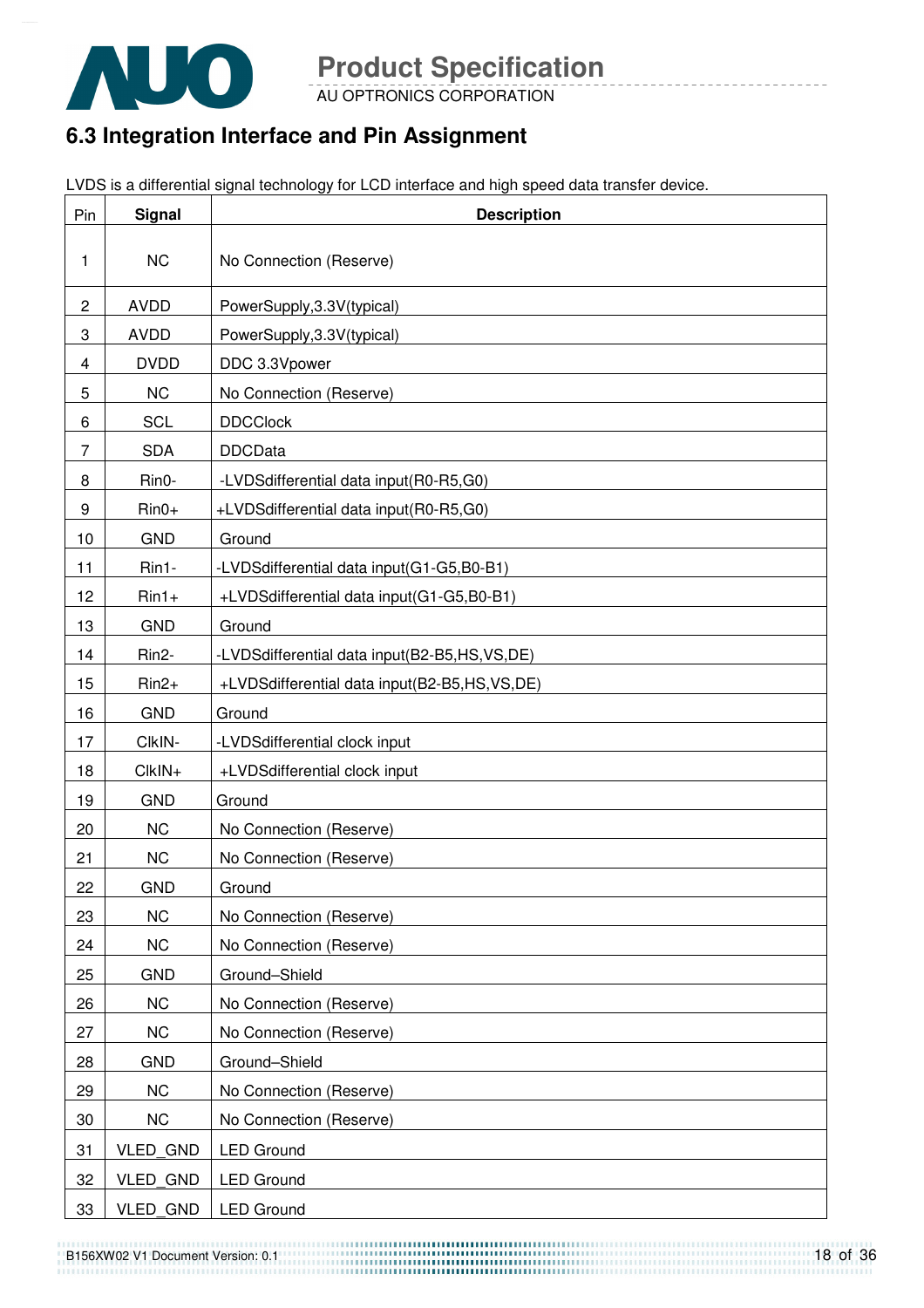

AU OPTRONICS CORPORATION

| 34 | <b>NC</b>   | No Connection (Reserve)     |
|----|-------------|-----------------------------|
| 35 | <b>PWM</b>  | System PWM Signal Input     |
| 36 | LED EN      | LED enable $pin(+3V$ Input) |
| 37 | NC.         | No Connection (Reserve)     |
| 38 | <b>VLED</b> | LED Power Supply 7V-20V     |
| 39 | <b>VLED</b> | LED Power Supply 7V-20V     |
| 40 | <b>VLED</b> | LED Power Supply 7V-20V     |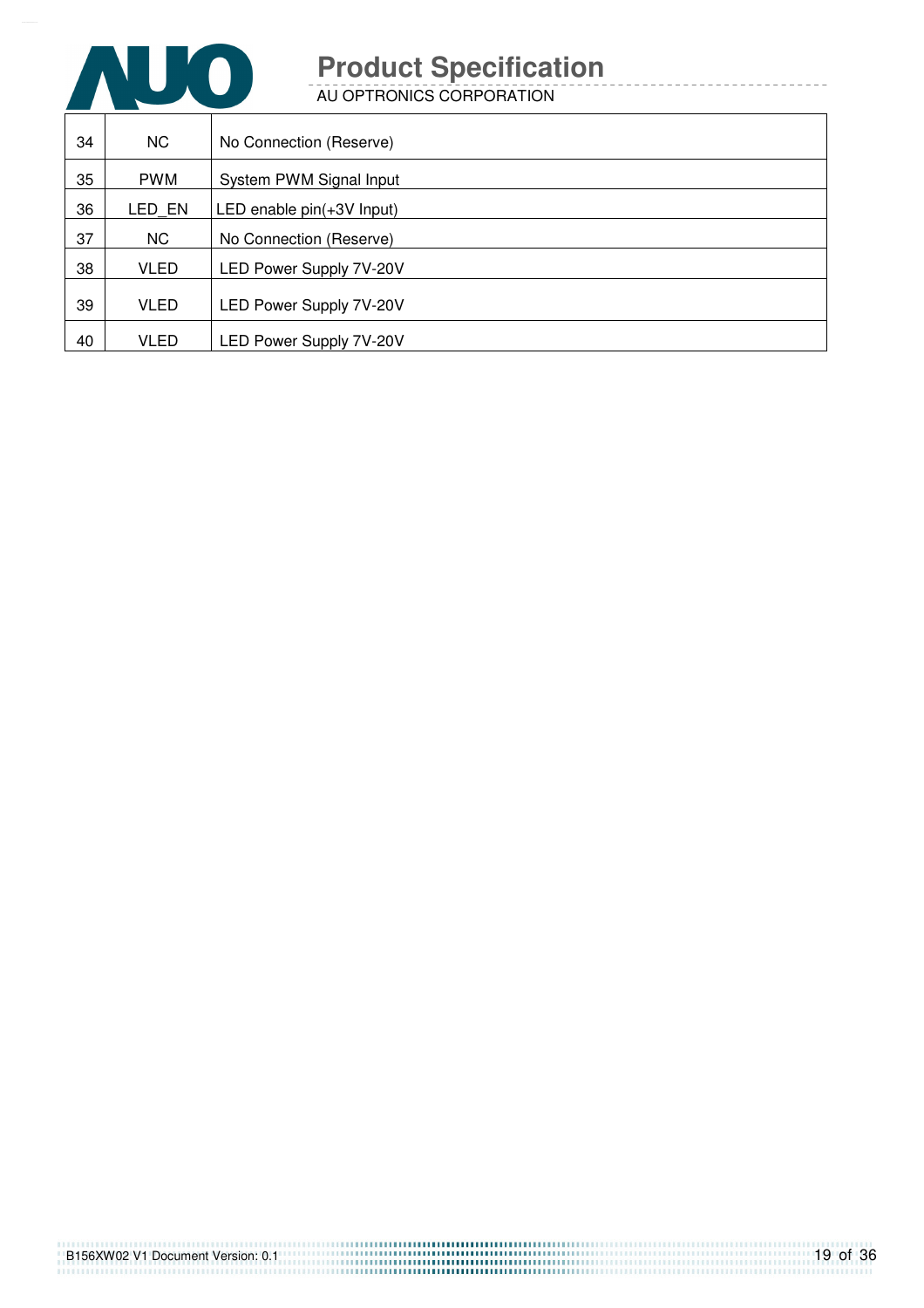

AU OPTRONICS CORPORATION **Product Specification** 



Note2: Input signals shall be low or High-impedance state when VDD is off.

internal circuit of LVDS inputs are as following.

The module uses a 100ohm resistor between positive and negative data lines of each receiver input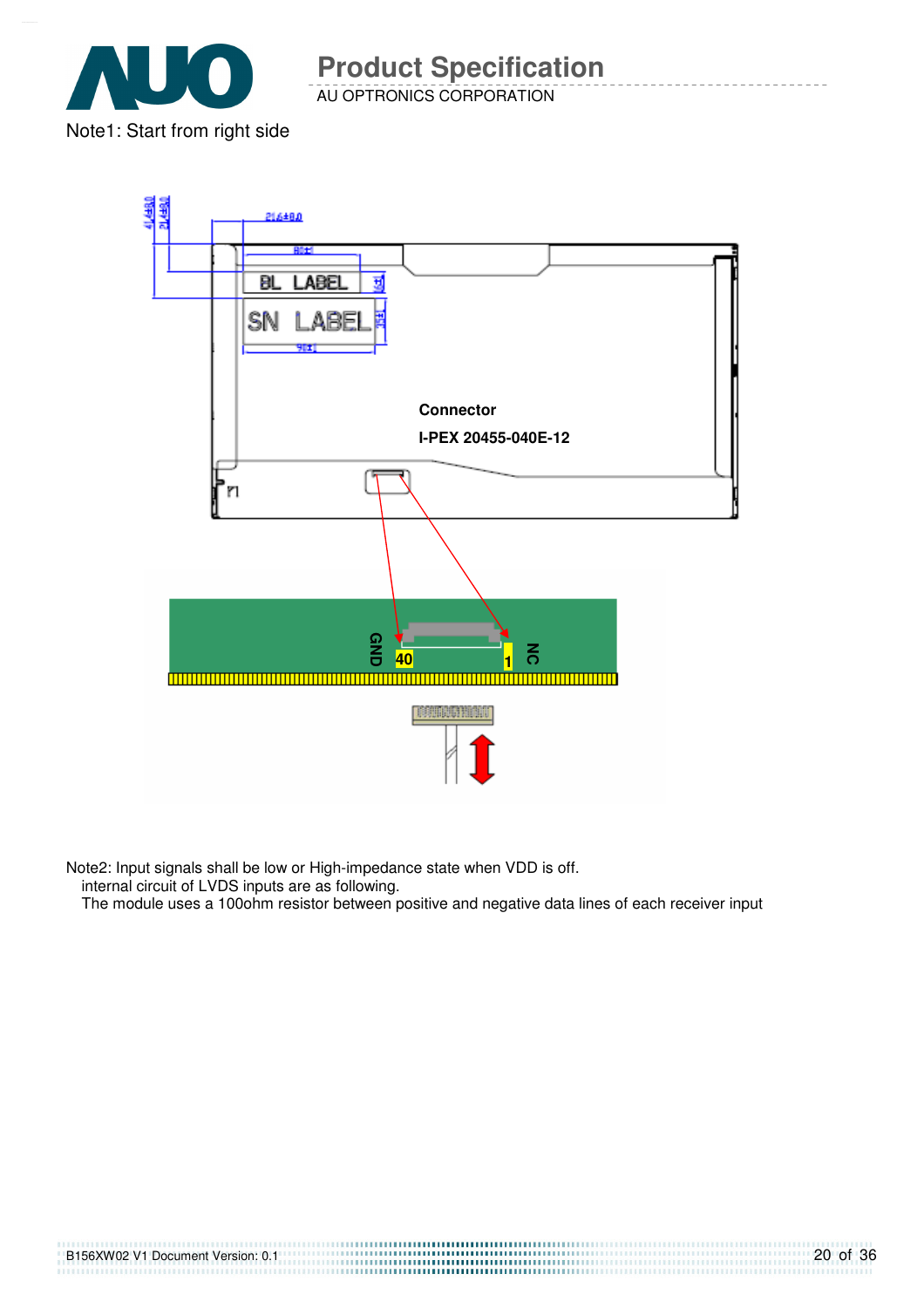

AU OPTRONICS CORPORATION **Product Specification** 

### **6.4 Interface Timing**

#### **6.4.1 Timing Characteristics**

Basically, interface timings should match the 1366x768 /60Hz manufacturing guide line timing.

| <b>Parameter</b>                    |                 | Symbol                  | Min. | Typ. | Max. | Unit                         |
|-------------------------------------|-----------------|-------------------------|------|------|------|------------------------------|
| <b>Frame Rate</b>                   |                 | ٠                       | 50   | 60   |      | Hz                           |
| <b>Clock frequency</b>              |                 | $1/T_{\text{Clock}}$    | 65   | 69.5 | 72   | <b>MHz</b>                   |
| <b>Vertical</b><br><b>Section</b>   | <b>Period</b>   | $T_{V}$                 | 776  | 808  | 1023 |                              |
|                                     | <b>Active</b>   | $T_{VD}$                | 768  | 768  | 768  | $\mathbf{T}_{\mathsf{Line}}$ |
|                                     | <b>Blanking</b> | $T_{VB}$                | 8    | 40   | 255  |                              |
|                                     | <b>Period</b>   | $\mathsf{T}_\mathsf{H}$ | 1396 | 1606 | 2047 |                              |
| <b>Horizontal</b><br><b>Section</b> | <b>Active</b>   | $T_{HD}$                | 1366 | 1366 | 1366 | $\mathbf{T}_{\text{Clock}}$  |
|                                     | <b>Blanking</b> | $\textsf{T}_{\sf HB}$   | 30   | 240  | 681  |                              |

Note : DE mode only

#### **6.4.2 Timing diagram**

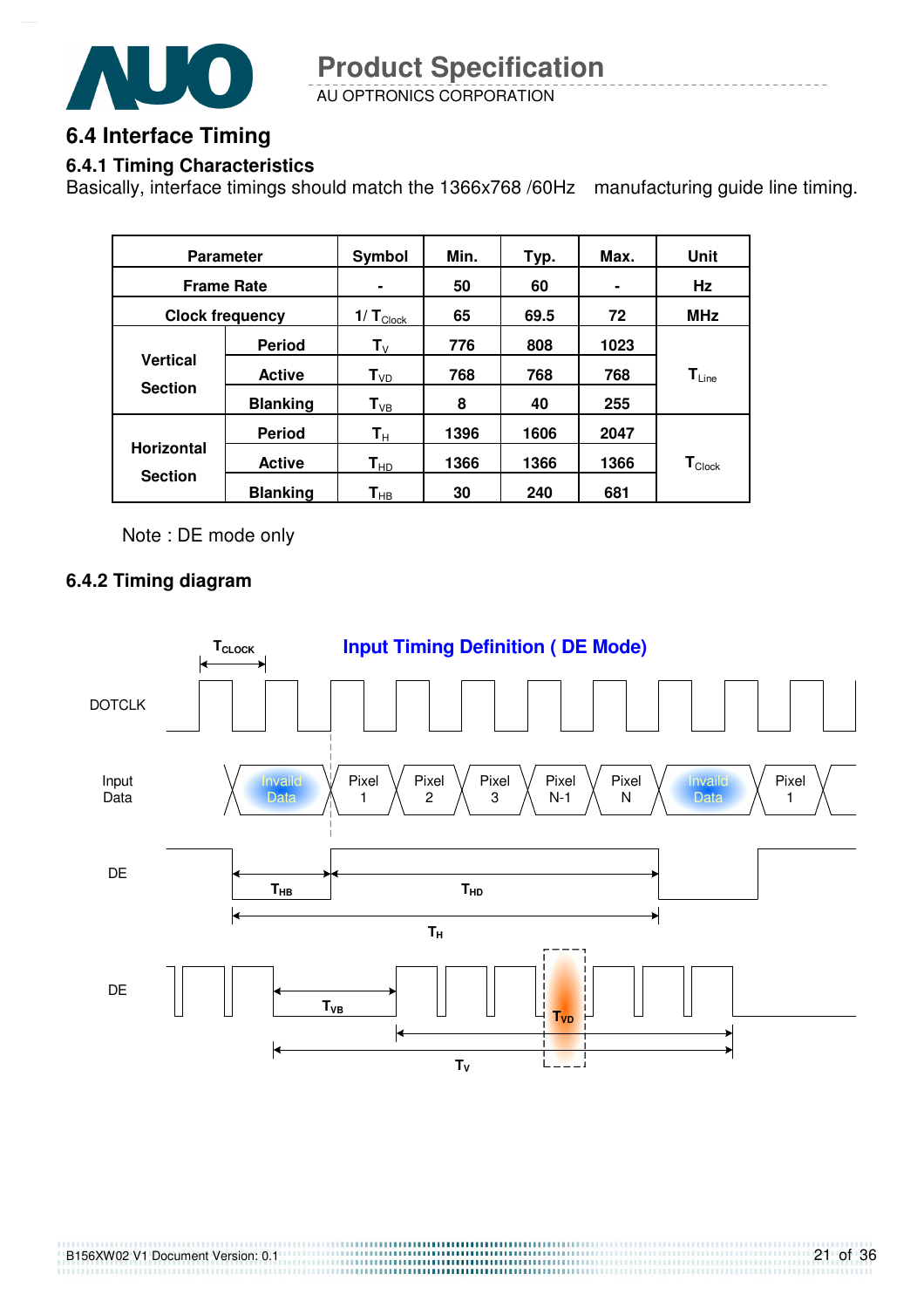

### **6.5 Power ON/OFF Sequence**

VDD power on/off sequence is as follows. Interface signals are also shown in the chart. Signals from any system shall be Hi-Z state or low level when VDD is off



#### **Power Sequence Timing**

| Parameter      | Min.     | Typ. | Max. | <b>Units</b> |
|----------------|----------|------|------|--------------|
| <b>T1</b>      | 0.5      | ۰    | 10   |              |
| T <sub>2</sub> | $\bf{0}$ | ۰    | 50   |              |
| T <sub>3</sub> | $\bf{0}$ | ۰    | 50   |              |
| <b>T4</b>      | 400      | ۰    | ٠    | ms           |
| T <sub>5</sub> | 200      | ۰    | ۰    |              |
| T <sub>6</sub> | 200      | ۰    | ٠    |              |
| T7             | $\bf{0}$ | ۰    | 10   |              |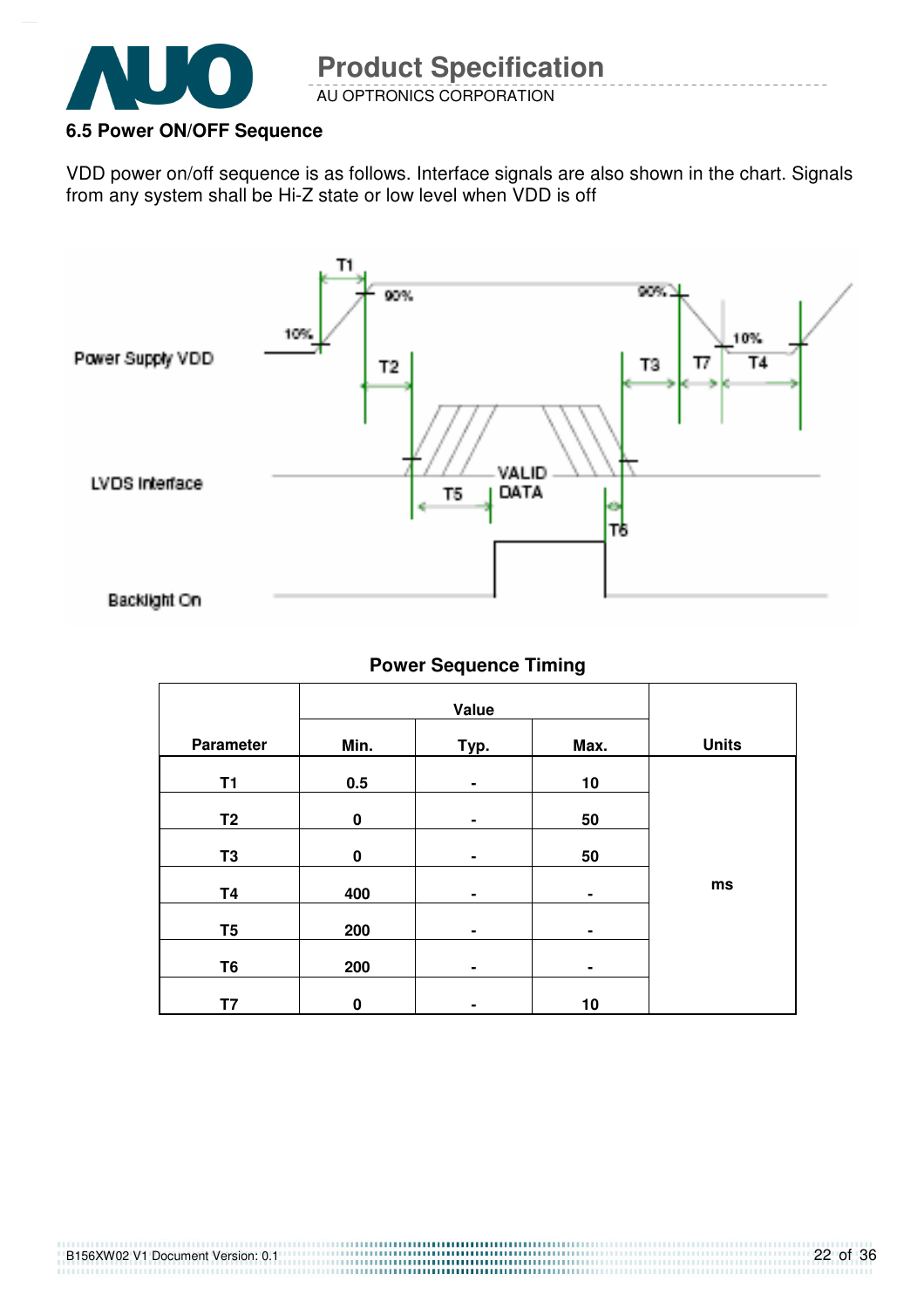

AU OPTRONICS CORPORATION

#### LED on/off sequence is as follows. Interface signals are also shown in the chart.



| Symbol         | Min | Typ | Max | Unit |
|----------------|-----|-----|-----|------|
| T1             | 10  |     |     |      |
| T <sub>2</sub> | 10  |     |     |      |
| T <sub>3</sub> | 50  |     |     | ms   |
| <b>T4</b>      | በ   |     |     |      |
| T5             | 10  |     |     |      |

Note: The duty of LED dimming signal should be more than 20% in T2 and T3.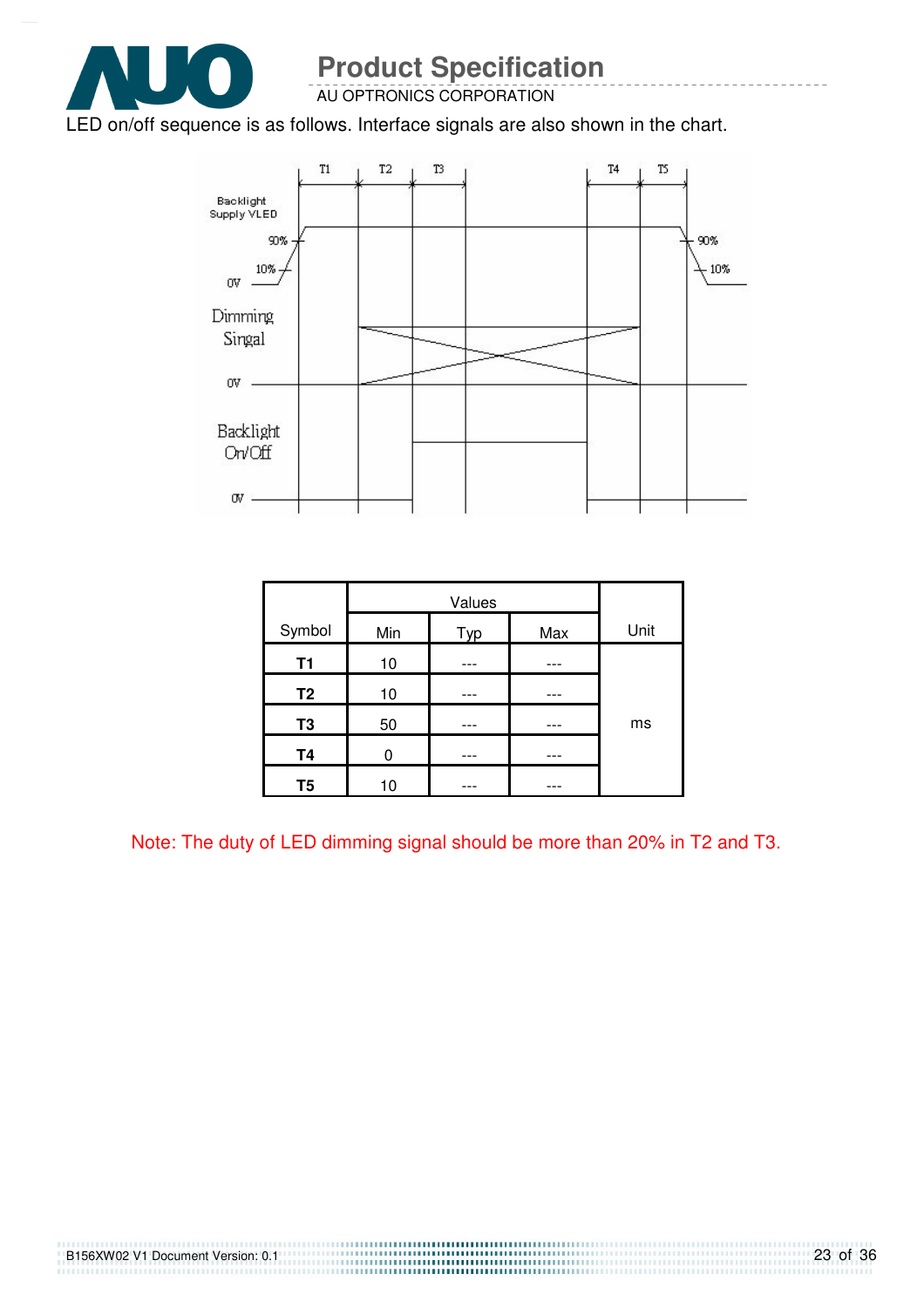

# **7. Connector Description**

Physical interface is described as for the connector on module.

These connectors are capable of accommodating the following signals and will be following components.

### **7.1 TFT LCD Module**

| <b>Connector Name / Designation</b> | <b>For Signal Connector</b>       |
|-------------------------------------|-----------------------------------|
| Manufacturer                        | <b>IPEX</b> or compatible         |
| Type / Part Number                  | I-PEX 20455-040E-12 or compatible |
| <b>Mating Housing/Part Number</b>   | I-PEX 20453-040T-11or compatible  |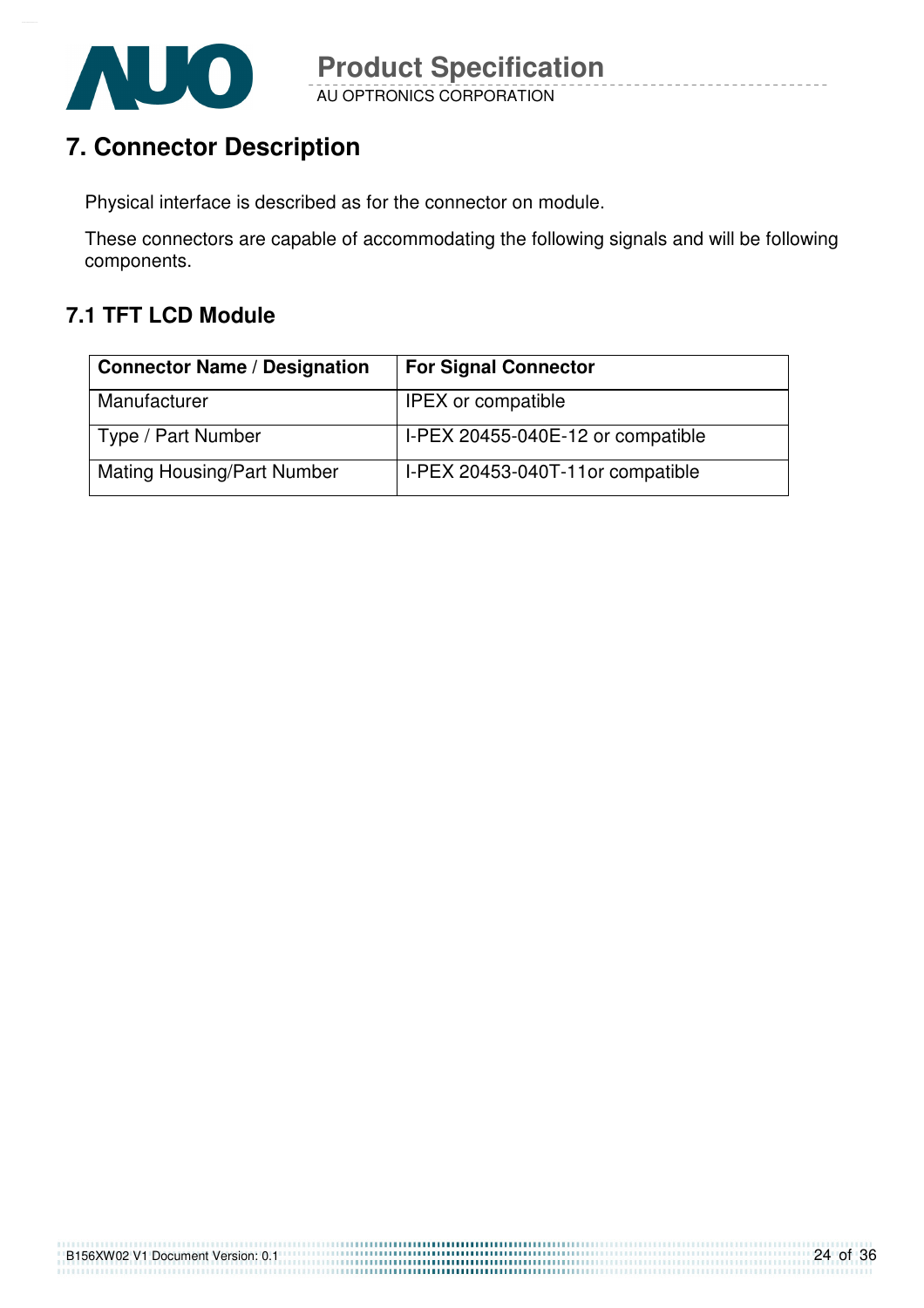

# **8. LED Driving Specification**

### **8.1 Connector Description**

It is a intergrative interface and comibe into LVDS connector. The type and mating refer to section 7.

### **8.2 Pin Assignment**

Ref. to 6.3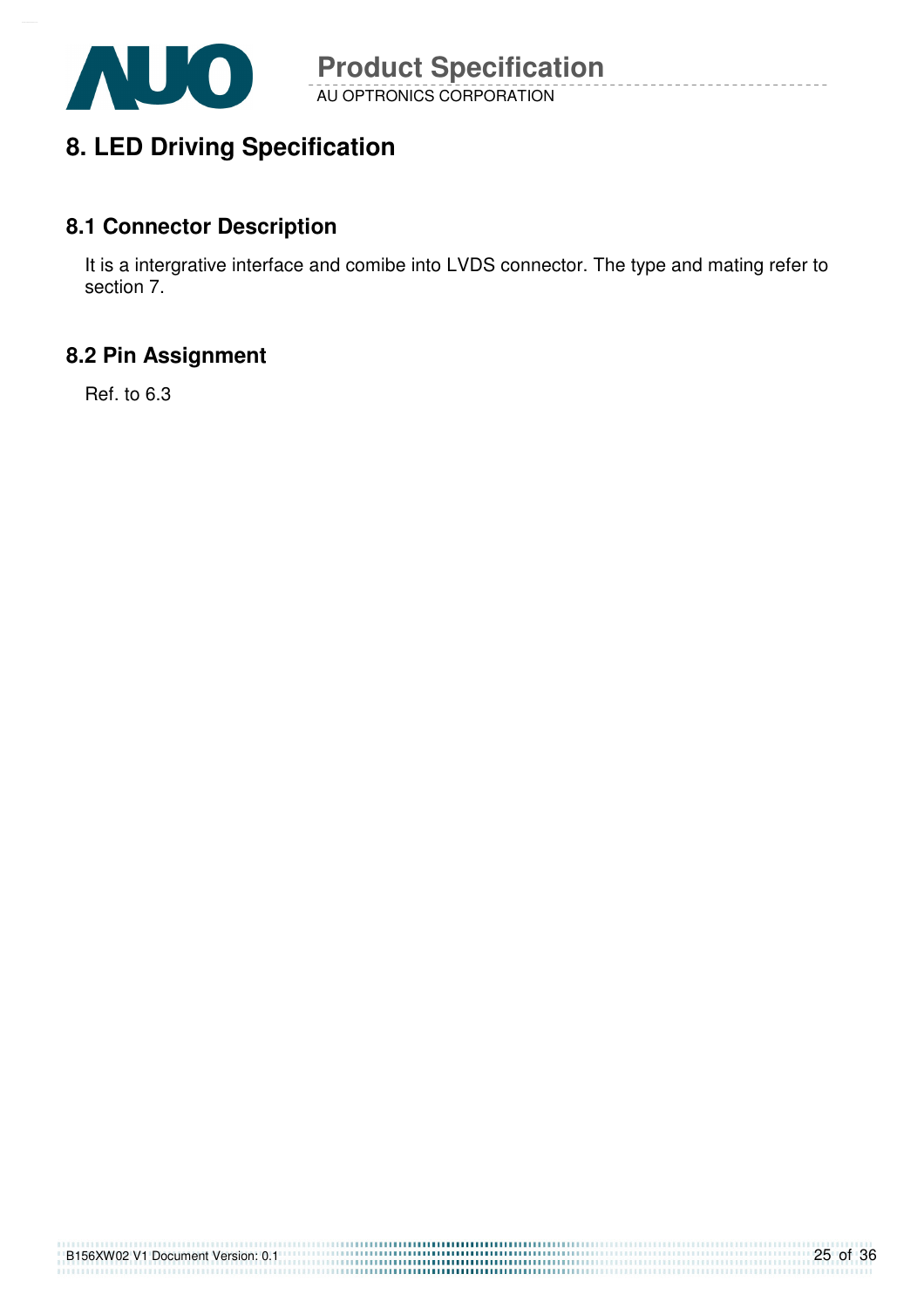

# **9. Vibration and Shock Test**

### **9.1 Vibration Test**

**Test Spec:** 

- **•** Test method: Non-Operation
- Acceleration: 1.5 G
- **•** Frequency: 10 500Hz Random
- Sweep: 30 Minutes each Axis (X, Y, Z)

### **9.2 Shock Test Spec:**

**Test Spec:** 

- **•** Test method: Non-Operation
- Acceleration: 220 G . Half sine wave
- Active time: 2 ms
- Pulse: X,Y,Z .one time for each side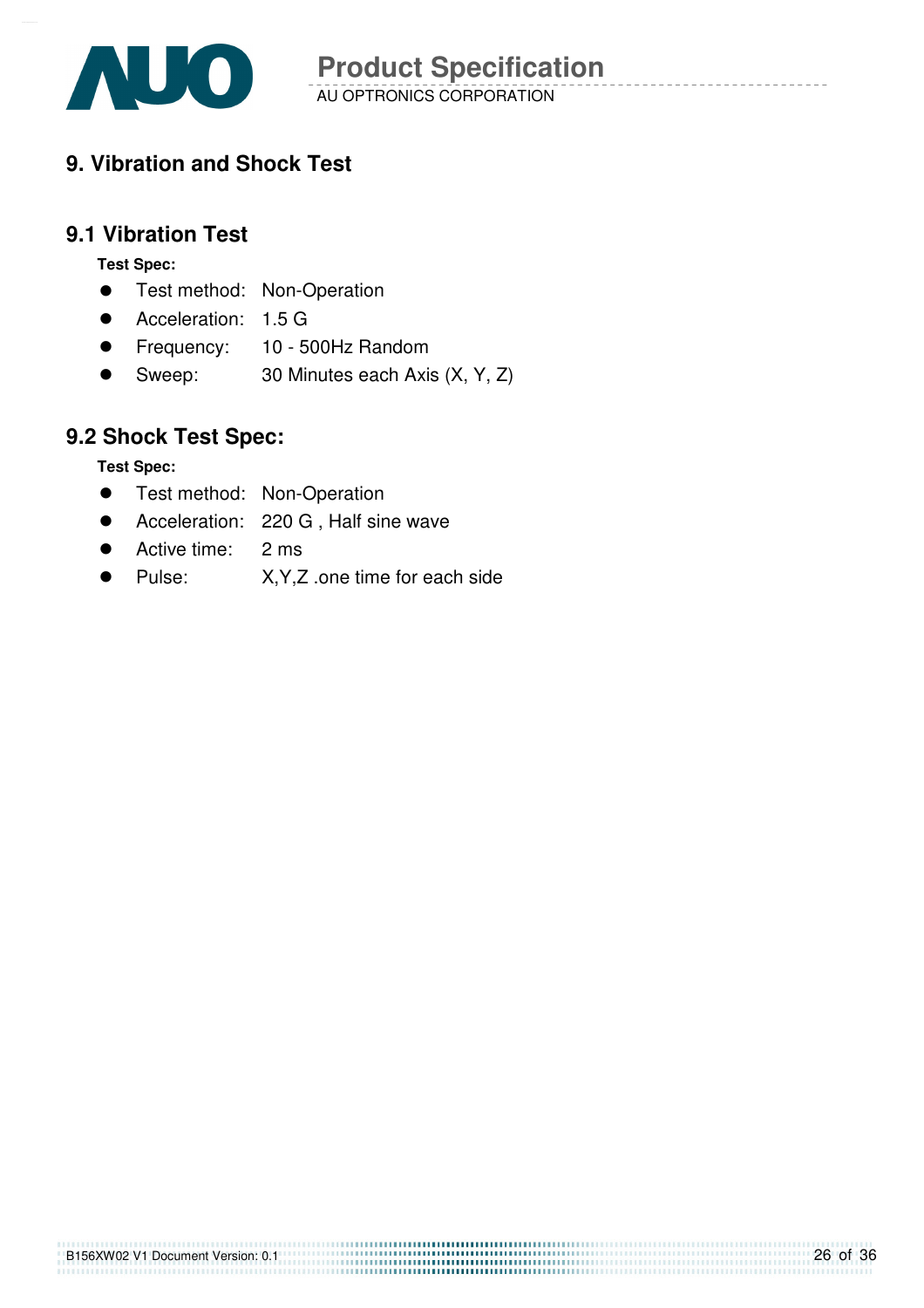

AU OPTRONICS CORPORATION

# **10. Reliability**

| <b>Items</b>                                | <b>Required Condition</b>                     | <b>Note</b> |
|---------------------------------------------|-----------------------------------------------|-------------|
| <b>Temperature</b><br><b>Humidity Bias</b>  | Ta= 40℃, 90%RH, 300h                          |             |
| <b>High Temperature</b><br><b>Operation</b> | Ta= 50℃, Dry, 300h                            |             |
| <b>Low Temperature</b><br><b>Operation</b>  | Ta= 0℃, 300h                                  |             |
| <b>High Temperature</b><br><b>Storage</b>   | Ta= 60℃, 35%RH, 300h                          |             |
| <b>Low Temperature</b><br><b>Storage</b>    | Ta= -20℃, 50%RH, 250h                         |             |
| <b>Thermal Shock</b><br>Test                | Ta=-20℃to 60℃, Duration at 30 min, 100 cycles |             |
| <b>ESD</b>                                  | ∣Contact : ±8 KV                              | Note 1      |
|                                             | Air : ±15 KV                                  |             |

**Note1:** According to EN 61000-4-2 , ESD class B: Some performance degradation allowed. No data lost

. Self-recoverable. No hardware failures.

**Remark:** MTBF (Excluding the LED): 30,000 hours with a confidence level 90%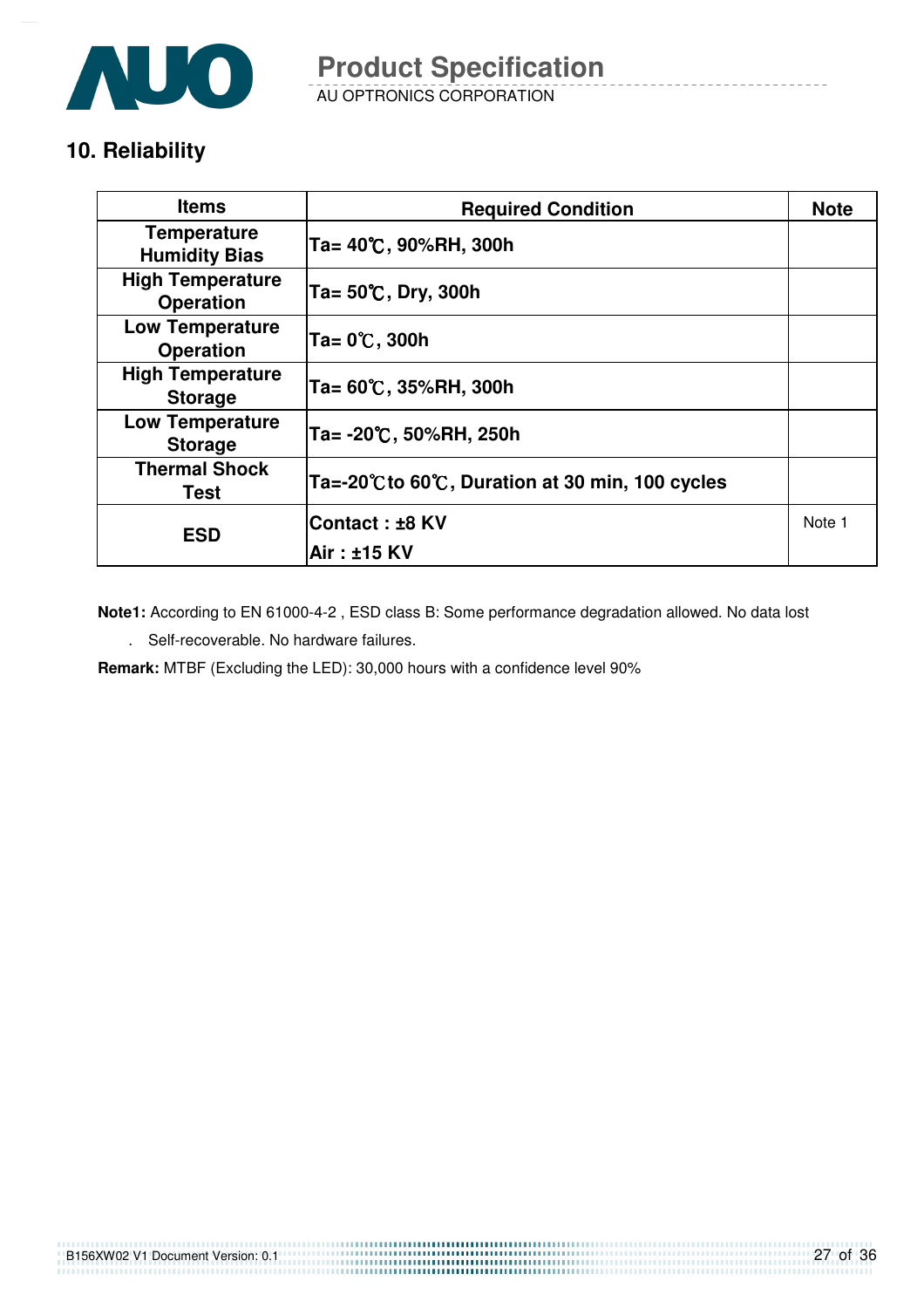

### AU OPTRONICS CORPORATION **Product Specification**

**11. Mechanical Characteristics** 

**11.1 LCM Outline Dimension**-Note: Prevention IC damage, IC positions not allowed any overlap over these areas.



B156XW02 V1 Document Version: 0.1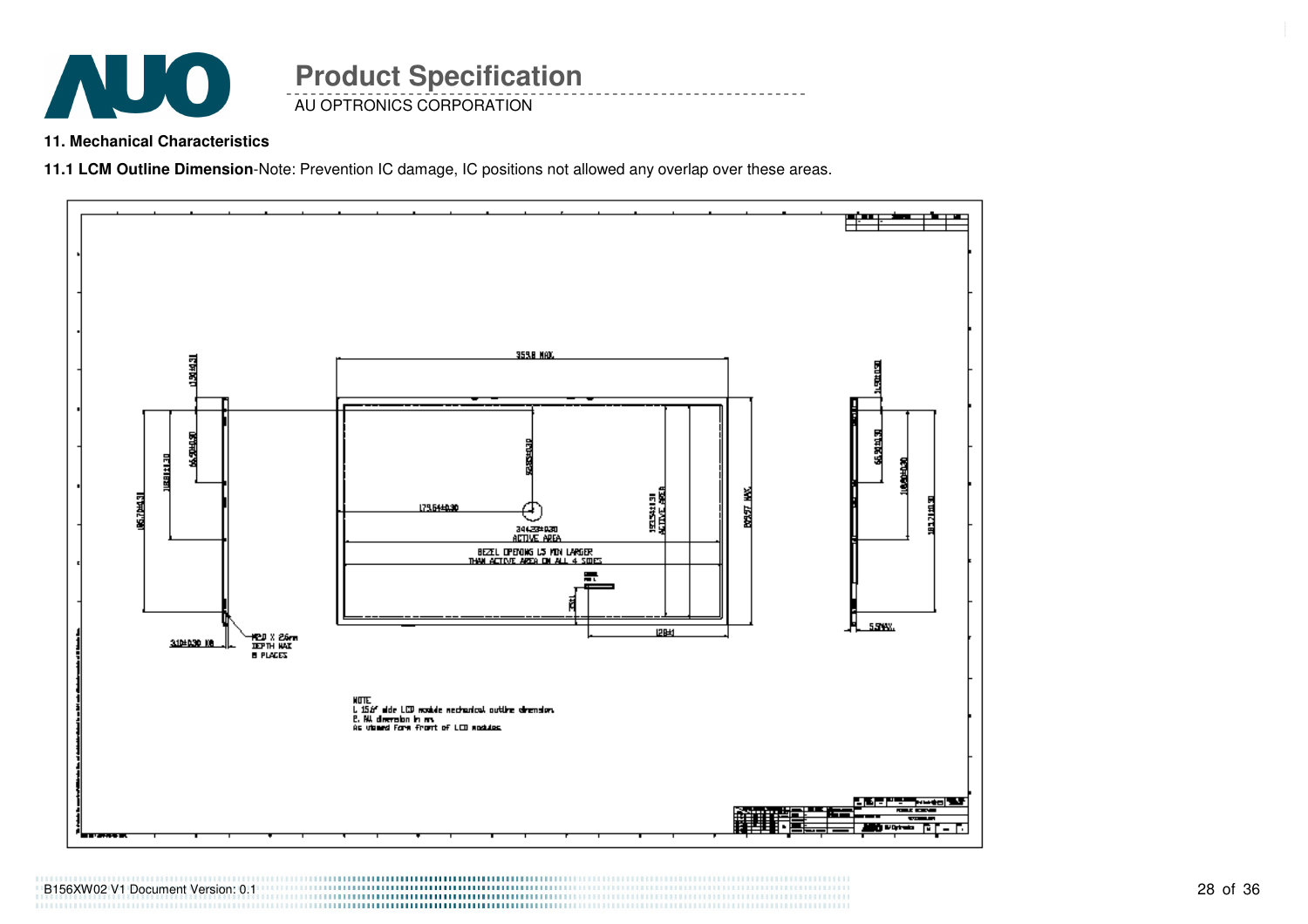

AU OPTRONICS CORPORATION

|                              | <mark>█▞▅▖▏▟▄▖</mark> ▗▅                                                                                       |
|------------------------------|----------------------------------------------------------------------------------------------------------------|
|                              |                                                                                                                |
|                              |                                                                                                                |
|                              |                                                                                                                |
|                              |                                                                                                                |
|                              |                                                                                                                |
|                              |                                                                                                                |
|                              |                                                                                                                |
|                              |                                                                                                                |
|                              |                                                                                                                |
|                              |                                                                                                                |
| 414180<br>214180<br>21,6±8.0 |                                                                                                                |
|                              |                                                                                                                |
| B0 <sub>1</sub>              |                                                                                                                |
| E<br>BL LABEL                |                                                                                                                |
|                              |                                                                                                                |
| SN LABEL                     |                                                                                                                |
|                              |                                                                                                                |
| 班町                           |                                                                                                                |
|                              |                                                                                                                |
|                              |                                                                                                                |
|                              |                                                                                                                |
|                              |                                                                                                                |
|                              |                                                                                                                |
| $\Box$                       |                                                                                                                |
| ∦n                           |                                                                                                                |
|                              |                                                                                                                |
|                              |                                                                                                                |
|                              |                                                                                                                |
|                              |                                                                                                                |
|                              |                                                                                                                |
|                              |                                                                                                                |
|                              |                                                                                                                |
|                              |                                                                                                                |
|                              |                                                                                                                |
|                              |                                                                                                                |
|                              | <b>E TON E THE TERM 2 REWNS</b>                                                                                |
|                              | ░▓ <del>▓▜▚▜▜<u>▓</u>▟▆▎▀▝<br/>▐░▙▐▊▐▏▌▛▀</del><br>▛▟▕▝▝▙▐▙▏▘ <mark>▞▀</mark> ▐ <sub>▀▀</sub><br>F<br>37503506 |
| ்டி                          | <b>ALD</b> all province and a part of<br>╾                                                                     |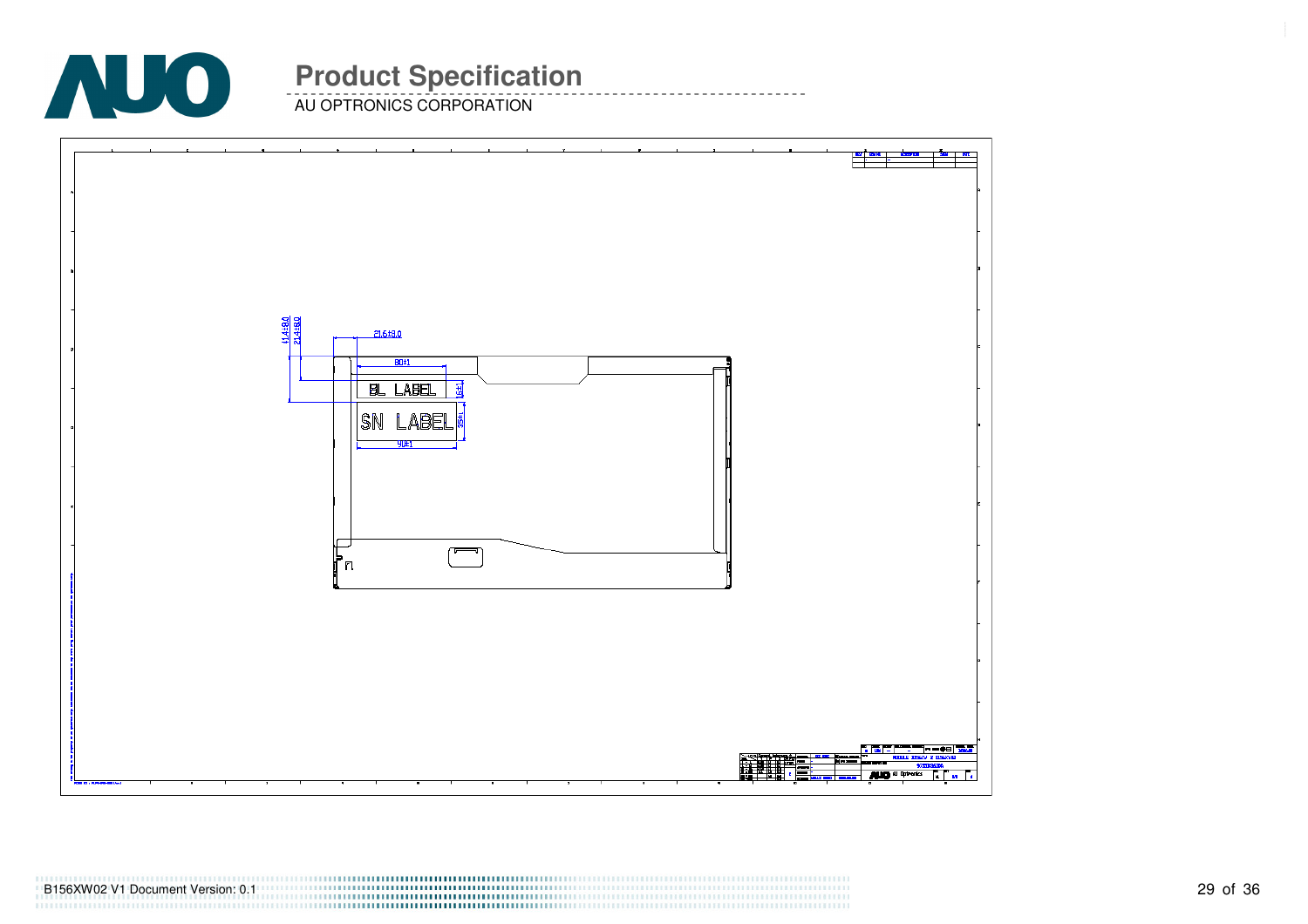

AU OPTRONICS CORPORATION

### **11.2 Screw Hole Depth and Center Position**

Screw hole minimum depth, from side surface =  $2.3 \pm 0.3$ mm (See drawing)

Screw hole center location, from front surface =  $3.1 \pm 0.3$ mm (See drawing) Screw Torque: Maximum 2.5 kgf-cm

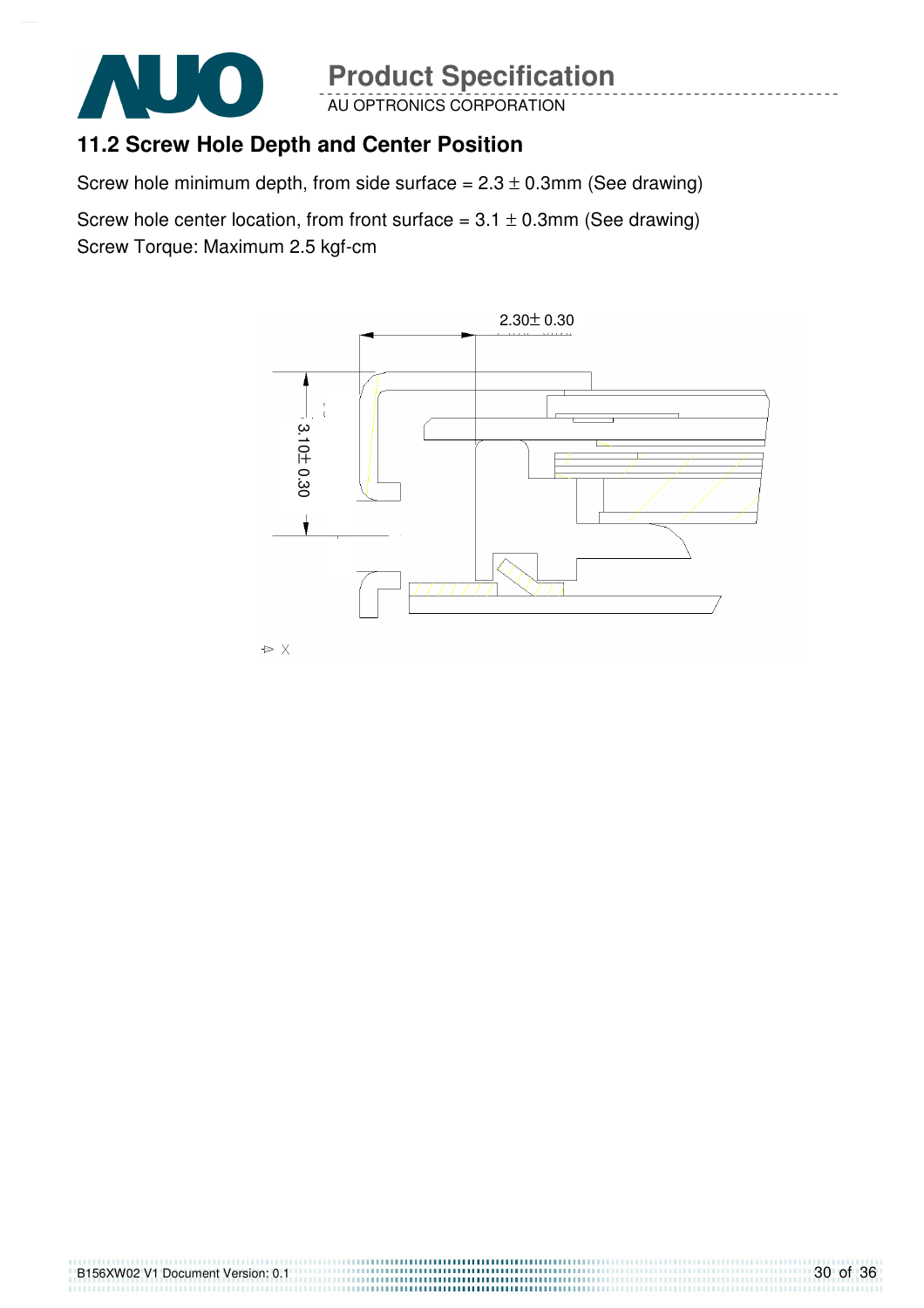

**12. Shipping and Package**

# **12.1 Shipping Label Format**

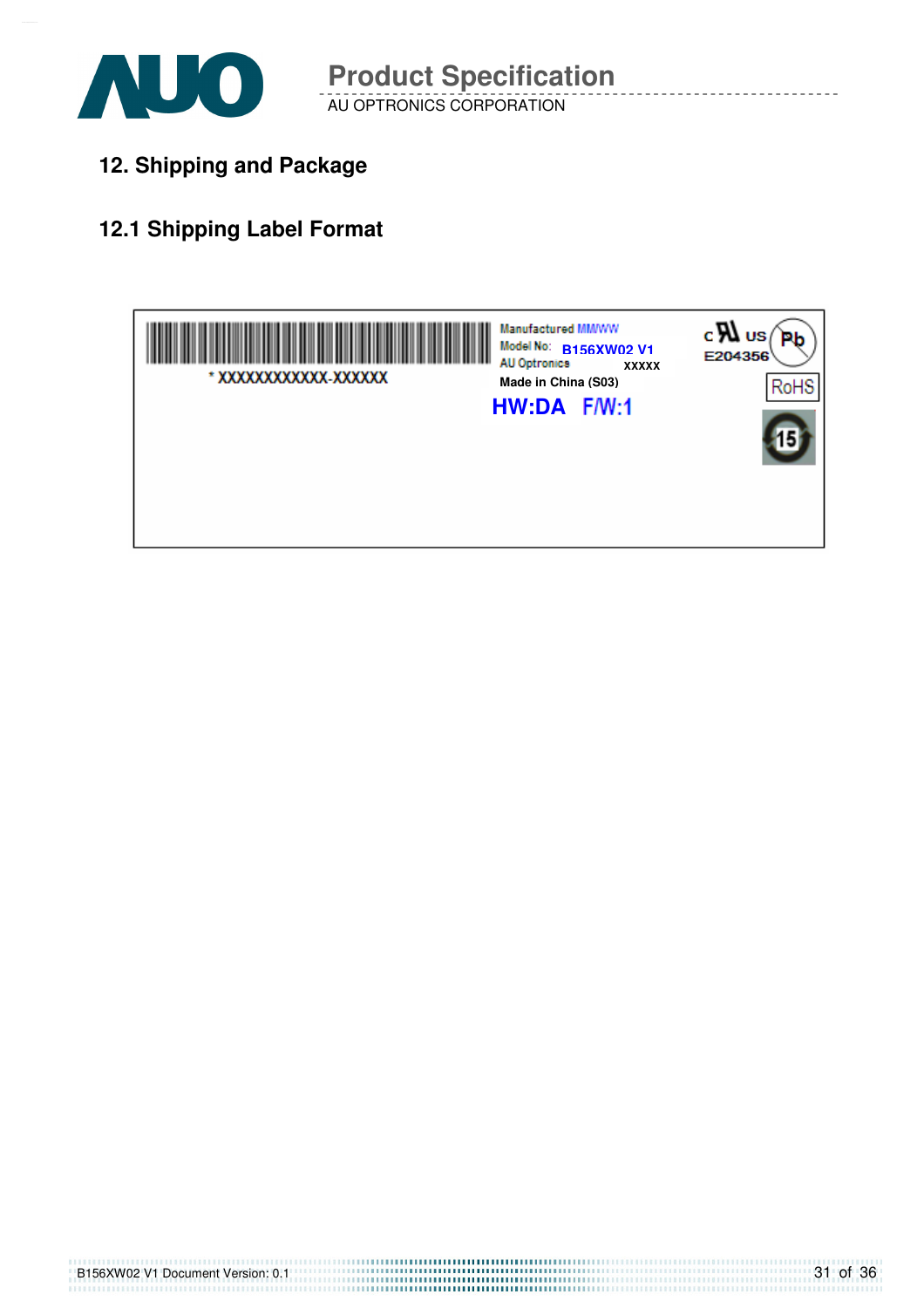

AU OPTRONICS CORPORATION

### **12.2 Carton package**

B156XW02 V1 Document Version: 0.1

The outside dimension of carton is 455 (L)mm x 380 (W)mm x 355 (H)mm



# **12.3 Shipping package of palletizing sequence**



Note: Limit of box palletizing = Max 3 layers(ship and stock conditions)

32 of 36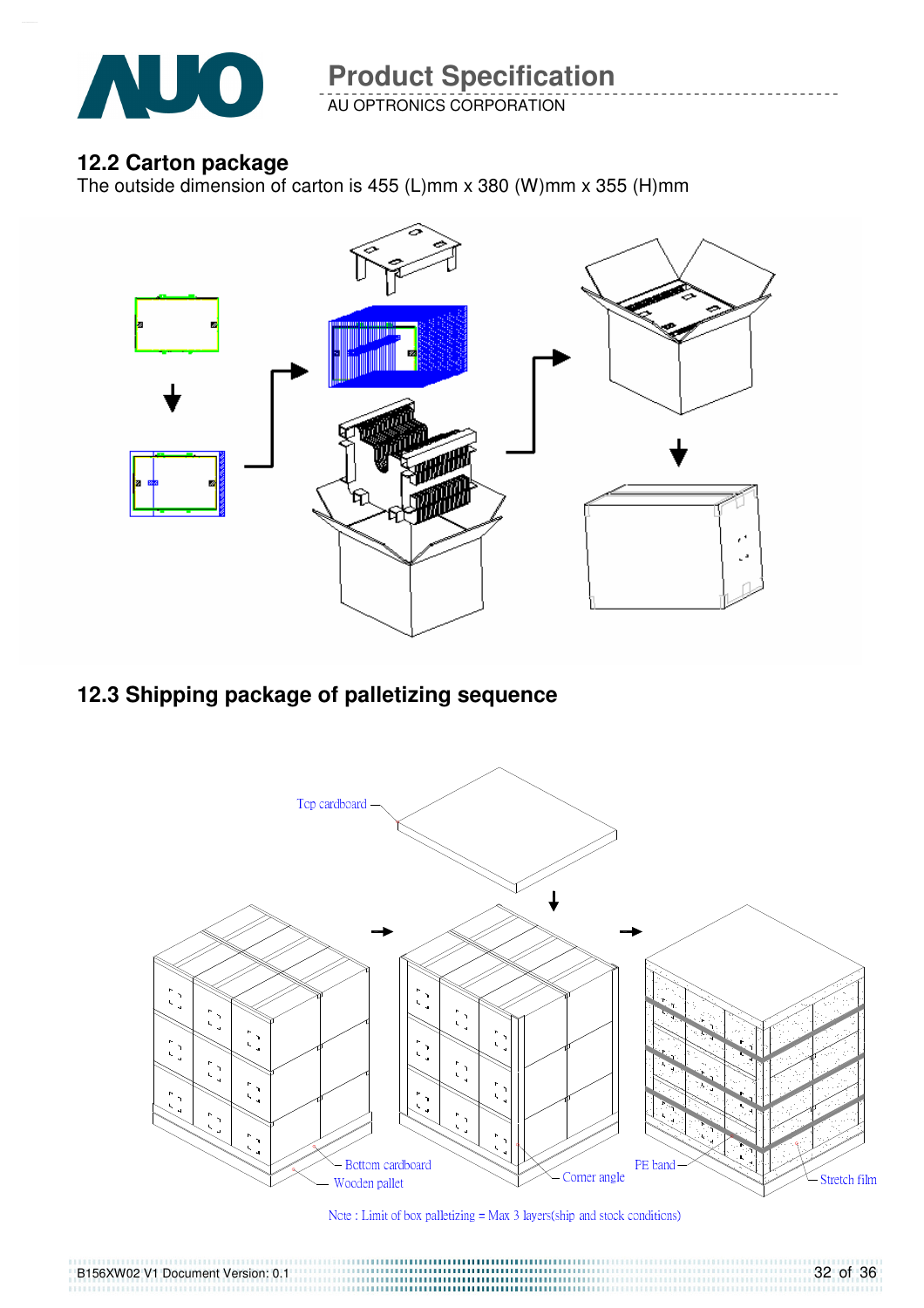

AU OPTRONICS CORPORATION

# **13. Appendix: EDID description**

| <b>Address</b> | <b>FUNCTION</b>                                       | Value      | Value      | Value        |
|----------------|-------------------------------------------------------|------------|------------|--------------|
| <b>HEX</b>     |                                                       | <b>HEX</b> | <b>BIN</b> | <b>DEC</b>   |
| 00             | Header                                                | 00         | 00000000   | 0            |
| 01             |                                                       | <b>FF</b>  | 11111111   | 255          |
| 02             |                                                       | <b>FF</b>  | 11111111   | 255          |
| 03             |                                                       | <b>FF</b>  | 11111111   | 255          |
| 04             |                                                       | <b>FF</b>  | 11111111   | 255          |
| 05             |                                                       | FF         | 11111111   | 255          |
| 06             |                                                       | <b>FF</b>  | 11111111   | 255          |
| 07             |                                                       | 00         | 00000000   | 0            |
| 08             | EISA Manuf. Code LSB                                  | 06         | 00000110   | 6            |
| 09             | <b>Compressed ASCII</b>                               | AF         | 10101111   | 175          |
| 0A             | <b>Product Code</b>                                   | EC         | 11101100   | 236          |
| 0 <sub>B</sub> | hex, LSB first                                        | 21         | 00100001   | 33           |
| 0C             | 32-bit ser #                                          | 00         | 00000000   | 0            |
| 0D             |                                                       | 00         | 00000000   | 0            |
| 0E             |                                                       | 00         | 00000000   | 0            |
| 0F             |                                                       | 00         | 00000000   | 0            |
| 10             | Week of manufacture                                   | 01         | 00000001   | 1            |
| 11             | Year of manufacture                                   | 12         | 00010010   | 18           |
| 12             | EDID Structure Ver.                                   | 01         | 00000001   | $\mathbf{1}$ |
| 13             | EDID revision #                                       | 03         | 00000011   | 3            |
| 14             | Video input def. (digital I/P, non-TMDS, CRGB)        | 80         | 10000000   | 128          |
| 15             | Max H image size<br>(rounded to cm)                   | 22         | 00100010   | 34           |
| 16             | <b>Max V image size</b> (rounded to cm)               | 13         | 00010011   | 19           |
| 17             | <b>Display Gamma</b><br>$(=(gamma*100)-100)$          | 78         | 01111000   | 120          |
| 18             | Feature support (no DPMS, Active OFF, RGB, tmg Blk#1) | 0A         | 00001010   | 10           |
| 19             | Red/green low bits (Lower 2:2:2:2 bits)               | 57         | 01010111   | 87           |
| 1A             | Blue/white low bits (Lower 2:2:2:2 bits)              | 55         | 01010101   | 85           |
| 1B             | Red x (Upper 8 bits)                                  | 9C         | 10011100   | 156          |
| 1C             | Red y/ highER 8 bits                                  | 5A         | 01011010   | 90           |
| 1D             | Green x                                               | 54         | 01010100   | 84           |
| 1E             | Green y                                               | 9D         | 10011101   | 157          |
| 1F             | Blue x                                                | 26         | 00100110   | 38           |
| 20             | Blue y                                                | 1A         | 00011010   | 26           |
| 21             | White x                                               | 50         | 01010000   | 80           |
| 22             | White y                                               | 54         | 01010100   | 84           |
| 23             | Established timing 1                                  | 00         | 00000000   | 0            |
| 24             | Established timing 2                                  | 00         | 00000000   | 0            |
| 25             | Established timing 3                                  | 00         | 00000000   | 0            |
| 26             | Standard timing #1                                    | 01         | 00000001   | 1            |

B156XW02 V1 Document Version: 0.1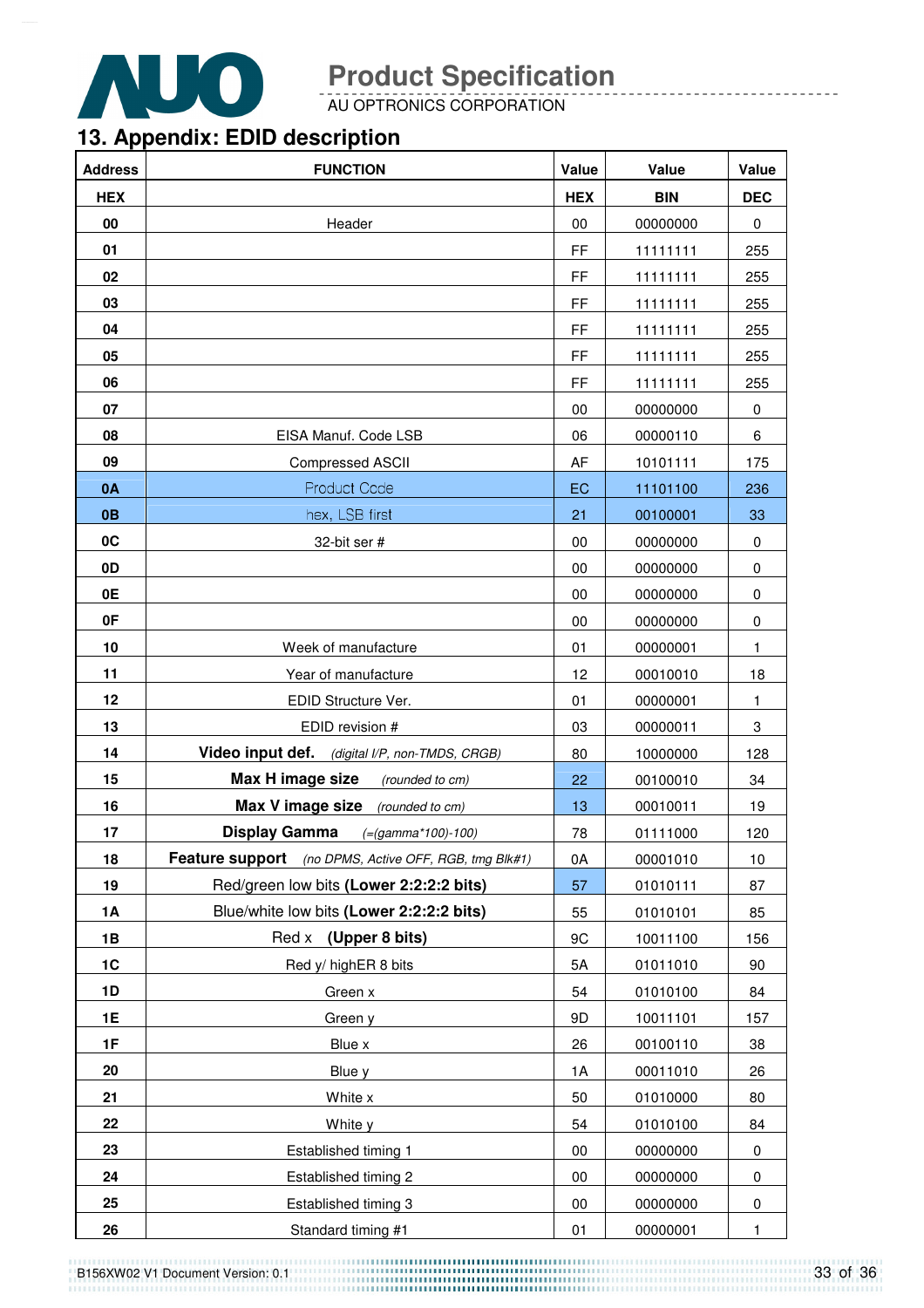

AU OPTRONICS CORPORATION

| 27 |                                                      | 01             | 00000001 | 1           |
|----|------------------------------------------------------|----------------|----------|-------------|
| 28 | Standard timing #2                                   | 01             | 00000001 | 1           |
| 29 |                                                      | 01             | 00000001 | 1           |
| 2A | Standard timing #3                                   | 01             | 00000001 | 1           |
| 2B |                                                      | 01             | 00000001 | 1           |
| 2C | Standard timing #4                                   | 01             | 00000001 | 1           |
| 2D |                                                      | 01             | 00000001 | 1           |
| 2E | Standard timing #5                                   | 01             | 00000001 | 1           |
| 2F |                                                      | 01             | 00000001 | 1           |
| 30 | Standard timing #6                                   | 01             | 00000001 | 1           |
| 31 |                                                      | 01             | 00000001 | 1           |
| 32 | Standard timing #7                                   | 01             | 00000001 | 1           |
| 33 |                                                      | 01             | 00000001 | 1           |
| 34 | Standard timing #8                                   | 01             | 00000001 | 1           |
| 35 |                                                      | 01             | 00000001 | 1           |
| 36 | Pixel Clock/10000<br><b>LSB</b>                      | 26             | 00100110 | 38          |
| 37 | Pixel Clock/10000<br><b>USB</b>                      | 1B             | 00011011 | 27          |
| 38 | Horz active Lower 8bits                              | 56             | 01010110 | 86          |
| 39 | Horz blanking Lower 8bits                            | 47             | 01000111 | 71          |
| 3A | HorzAct:HorzBlnk<br>Upper 4:4 bits                   | 50             | 01010000 | 80          |
| 3B | <b>Lower 8bits</b><br><b>Vertical Active</b>         | 00             | 00000000 | 0           |
| 3C | <b>Vertical Blanking</b><br><b>Lower 8bits</b>       | 26             | 00100110 | 38          |
| 3D | Vert Act: Vertical Blanking<br>(upper 4:4 bit)       | 30             | 00110000 | 48          |
| 3E | HorzSync. Offset                                     | 30             | 00110000 | 48          |
| 3F | HorzSync. Width                                      | 20             | 00100000 | 32          |
| 40 | VertSync.Offset: VertSync.Width                      | 34             | 00110100 | 52          |
| 41 | Horz‖ Sync Offset/Width Upper 2bits                  | $00\,$         | 00000000 | 0           |
| 42 | Horizontal Image Size Lower 8bits                    | 58             | 01011000 | 88          |
| 43 | Vertical Image Size Lower 8bits                      | C <sub>1</sub> | 11000001 | 193         |
| 44 | Horizontal & Vertical Image Size (upper 4:4 bits)    | 10             | 00010000 | 16          |
| 45 | <b>Horizontal Border</b><br>(zero for internal LCD)  | 00             | 00000000 | 0           |
| 46 | <b>Vertical Border</b><br>(zero for internal LCD)    | 00             | 00000000 | 0           |
| 47 | Signal (non-intr, norm, no stero, sep sync, neg pol) | 18             | 00011000 | 24          |
| 48 | Detailed timing/monitor                              | 00             | 00000000 | 0           |
| 49 | descriptor #2                                        | $00\,$         | 00000000 | 0           |
| 4Α |                                                      | 00             | 00000000 | 0           |
| 4B |                                                      | 0F             | 00001111 | 15          |
| 4C |                                                      | 00             | 00000000 | 0           |
| 4D |                                                      | 00             | 00000000 | $\mathbf 0$ |
| 4E |                                                      | 00             | 00000000 | 0           |
| 4F |                                                      | $00\,$         | 00000000 | 0           |
| 50 |                                                      | 00             | 00000000 | 0           |
| 51 |                                                      | 00             | 00000000 | 0           |

B156XW02 V1 Document Version: 0.1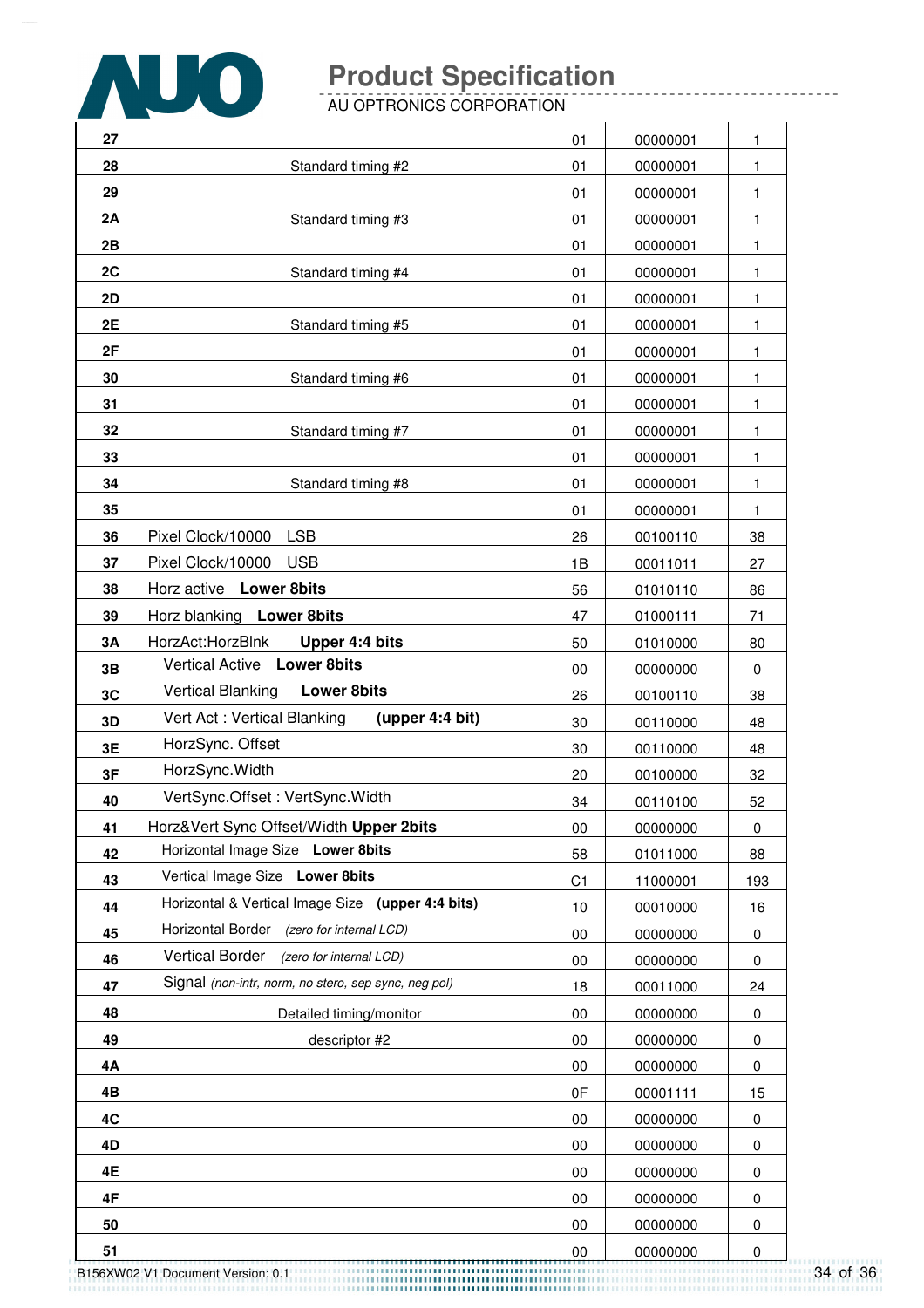

AU OPTRONICS CORPORATION

| 52        |                         | 00        | 00000000 | 0         |
|-----------|-------------------------|-----------|----------|-----------|
| 53        |                         | 00        | 00000000 | 0         |
| 54        |                         | 00        | 00000000 | 0         |
| 55        |                         | 00        | 00000000 | 0         |
| 56        |                         | 00        | 00000000 | 0         |
| 57        |                         | 00        | 00000000 | 0         |
| 58        |                         | 00        | 00000000 | 0         |
| 59        |                         | 20        | 00100000 | 32        |
| 5A        | Detailed timing/monitor | 00        | 00000000 | 0         |
| 5B        | descriptor #3           | 00        | 00000000 | $\pmb{0}$ |
| 5C        |                         | 00        | 00000000 | 0         |
| 5D        |                         | <b>FE</b> | 11111110 | 254       |
| 5E        |                         | 00        | 00000000 | $\pmb{0}$ |
| 5F        | Manufacture             | 41        | 01000001 | 65        |
| 60        | Manufacture             | 55        | 01010101 | 85        |
| 61        | Manufacture             | 4F        | 01001111 | 79        |
| 62        |                         | 0A        | 00001010 | 10        |
| 63        |                         | 20        | 00100000 | 32        |
| 64        |                         | 20        | 00100000 | 32        |
| 65        |                         | 20        | 00100000 | 32        |
| 66        |                         | 20        | 00100000 | 32        |
| 67        |                         | 20        | 00100000 | 32        |
| 68        |                         | 20        | 00100000 | 32        |
| 69        |                         | 20        | 00100000 | 32        |
| 6A        |                         | 20        | 00100000 | 32        |
| 6B        |                         | 20        | 00100000 | 32        |
| 6C        | Detailed timing/monitor | $00\,$    | 00000000 | 0         |
| 6D        | descriptor #4           | 00        | 00000000 | 0         |
| 6E        |                         | $00\,$    | 00000000 | 0         |
| 6F        |                         | <b>FE</b> | 11111110 | 254       |
| 70        |                         | 00        | 00000000 | $\pmb{0}$ |
| 71        | Manufacture P/N         | 42        | 01000010 | 66        |
| 72        | Manufacture P/N         | 31        | 00110001 | 49        |
| 73        | Manufacture P/N         | 35        | 00110101 | 53        |
| 74        | Manufacture P/N         | 36        | 00110110 | 54        |
| 75        | Manufacture P/N         | 58        | 01011000 | 88        |
| 76        | Manufacture P/N         | 57        | 01010111 | 87        |
| 77        | Manufacture P/N         | 30        | 00110000 | 48        |
| 78        | Manufacture P/N         | 32        | 00110010 | 50        |
| 79        | Manufacture P/N         | 20        | 00100000 | 32        |
| 7A        | Manufacture P/N         | 56        | 01010110 | 86        |
| <b>7B</b> | Manufacture P/N         | 31        | 00110001 | 49        |
| 7C        |                         | 20        | 00100000 | 32        |